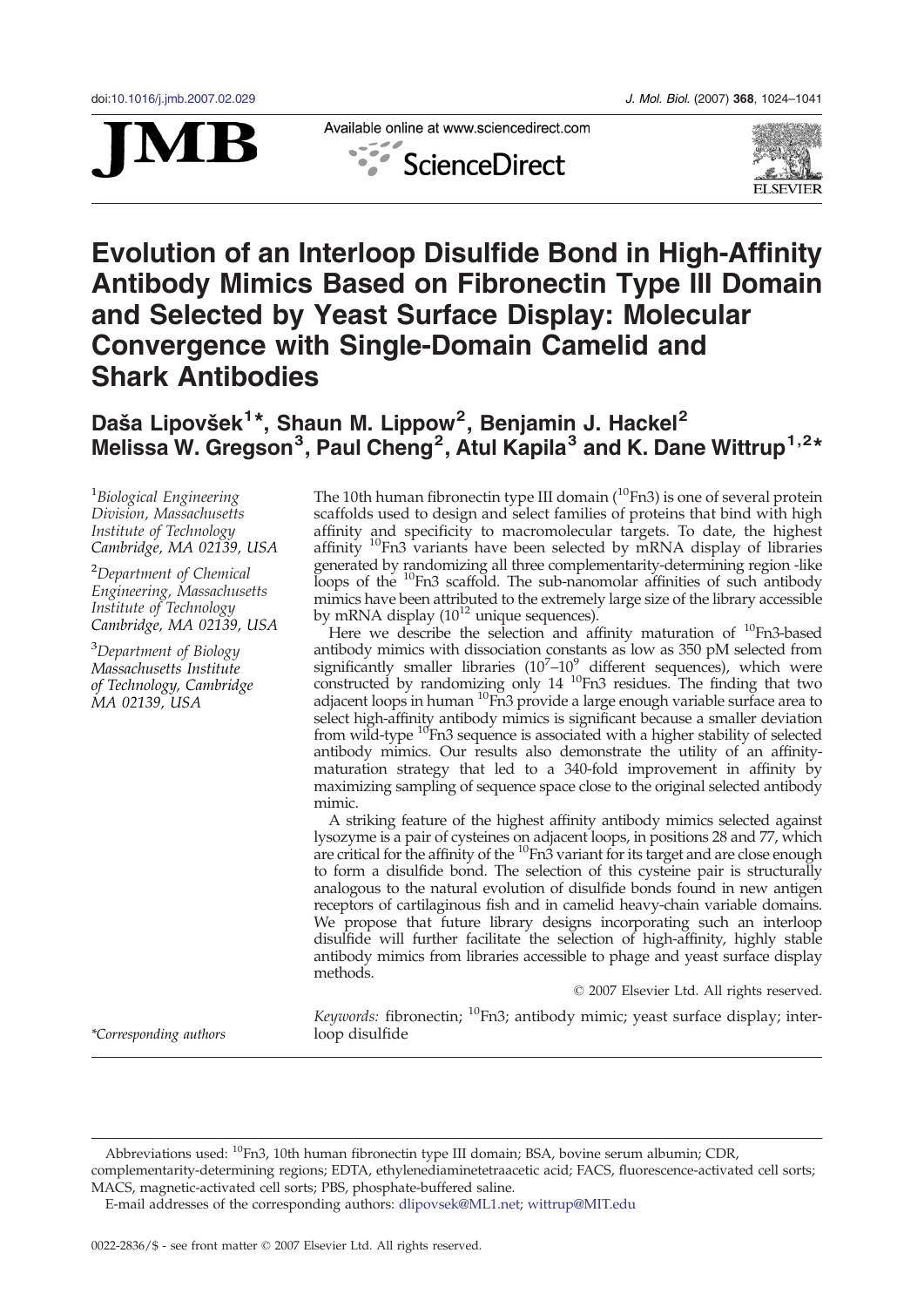# Introduction

The 10th human fibronectin type III domain  $($ <sup>10</sup>Fn3) is one of the protein scaffolds used in recent years to design and select, in vitro, families of proteins that bind with high affinity and specificity to a variety of macromolecular targets. $1-3$  $1-3$  Such protein scaffolds, also known as antibody mimics, are designed to play many of the roles of antibodies and their fragments in research, diagnostics, and therapy; in addition, they often have the advantages of small size, inexpensive microbial production, and extreme stability. Wild-type <sup>10</sup>Fn3, for example, is only 10 kDa in size, is expressed at a high level in Escherichia coli, and has a melting temperature of 82  $^{\circ}$ C.<sup>[4](#page-16-0)</sup> Despite its lack of sequence homology with antibody domains,  $^{10}$ Fn3 has an immunoglobulinlike fold; $5,6$  $5,6$  $5,6$  its solvent-accessible loops BC, DE, and FG are reminiscent of complementarity-determining regions (CDR) 1, 2, and 3, respectively. Wild-type  $10$ Fn3 contains no disulfide bonds, which allows it to preserve its stability under reducing conditions.

Variants of  $^{10}$ Fn3 that bind protein targets with high affinity a[nd s](#page-16-0)pecificity have been selected using<br>phage display[,](#page-16-0)<sup>7-9</sup> yeast two-hybrid,<sup>[10](#page-16-0)</sup> and mRNA display. $4,11$  In addition to binding their targets in solution and when immobilized on a solid surface, $11$ <sup>10</sup>Fn3-based antibody mimics have been shown to work as Western-blot detection reagents<sup>[9](#page-16-0)</sup> and affinity-purification reagents, $12$  to block the interaction between a ligand and its natural receptor, $4$  and to recognize specific conformations of their target.<sup>10</sup>

Dissociation constants of target-binding <sup>10</sup>Fn3 variants selected to date have varied from picomolar to micromolar. For example, <sup>10</sup>Fn3 variants with 20 pM affinity for TNF- $\alpha^{11}$  $\alpha^{11}$  $\alpha^{11}$  and with 340 pM affinity for vascular endothelial growth factor receptor  $2<sup>4</sup>$  $2<sup>4</sup>$  $2<sup>4</sup>$ were selected by mRNA display from libraries of  $10^{12}$  unique sequences, which had been constructed by randomizing 21 residues in three loops (7 randomized residues in loop BC, 4 randomized residues in loop DE, and 10 randomized residues in loop FG). In contrast,  $^{10}$ Fn3 variants with 1.3  $\mu$ M and 250 nM affinity for the Src SH3 domain were selected by phage display from a library of  $2 \times 10^9$  unique sequences, which had been constructed by randomizing 10 residues in two loops (5 randomized residues in loop BC and 5 randomized residues in loop FG, which also contained a 3-residue deletion). Whereas it appears likely that the 500-fold lower complexity of the phage-display library precluded the sampling of highest affinity  $10Fn3$  variants, an alternative explanation is that the randomization of two loops did not create a large enough targetbinding surface for high-affinity binding. In this study, we set out to determine whether <sup>10</sup>Fn3 variants with sub-nanomolar affinity could be selected from libraries with only one or two randomized loops. This question is salient because a larger number of mutations from wild-type  ${}^{10}$ Fn3 is associated with lowered stability and solubility, $4 \text{ as}$  $4 \text{ as}$ well as, presumably, a higher risk of immunogenicity. Stability, solubility, and immunogenicity of <sup>10</sup>Fn3-based antibody mimics will greatly affect their suitability for therapeutic applications.

We constructed  $^{10}$ Fn3-based libraries of  $10^{7}$ – $10^{8}$ unique, full-length sequences by randomizing 7 residues in loop BC (library BC7), 7 residues in loop FG (library FG7), or the same 14 residues in both loops BC and FG (libraries 2L14 and BF14, which differ only in the complexity of the library). We then used yeast surface display<sup>[13](#page-16-0)</sup> to select  ${}^{10}$ Fn3 variants that bind hen egg white lysozyme, an antigen used extensiv[ely in](#page-16-0) structural studies of antibody–antigen binding[.](#page-16-0)<sup>14–17</sup> As expected, we found that antibody mimics selected from libraries with two randomized loops (libraries BF14 and 2L14) had higher affinity for lysozyme than those selected from libraries with a single randomized loop (libraries BC7 and FG7) and that antibody mimics selected from a library with a higher complexity (library BF14) had higher affinity for lysozyme than those selected from a library of the same design with a lower complexity (library 2L14). A striking feature of the highest affinity antibody mimics selected from a naive library is a pair of cysteines in structurally adjacent positions on the two loops, which appear to form a disulfide bond reminiscent of those found in shark $17,18$  and came[l](#page-16-0)<sup>[16,19](#page-16-0)</sup> antibody variable domains. The antibody mimic with the lowest  $K_d$ , 350 pM, was obtained by an affinity maturation method similar to CDR walking originally reported for antibodies[.](#page-16-0)<sup>[20](#page-16-0)</sup>

# Results

# Library construction

We constructed four different libraries based on the wild-type human <sup>10</sup>Fn3 sequence by replacing codons in DNA stretches that encode 7 residues in each of two CDR-like loops, BC and FG, with mixtures of codons that encode all 20 amino acids. Library BC7 was constructed by randomizing the 7 residues (23–29) in loop BC; library FG7 was constructed by randomizing 7 residues (77–83) in loop FG; and libraries 2L14 and BF14 were constructed by simultaneously randomizing the 14 residues in loops BC and FG (23–29 and 77–83). The only difference between libraries 2L14 and BF14 is that the complexity of library BF14 is 10 times higher than the complexity of library 2L14.

The libraries were constructed by incorporation of triplet codons into oligonucleotides for polymerasedirected gene assembly, followed by transformation of yeast by homologous recombination-driven plasmid gap repair. The number of unique clones in each library, as estimated from the number of Sacchar-omyces cerevisieae transformants obtained[,](#page-16-0)<sup>[21](#page-16-0),[22](#page-16-0)</sup> varied from  $3 \times 10^7$  (library FG7, 7 randomized residues in the FG loop) to  $6 \times 10^8$  (library BF14, 14 randomized residues, 7 in the BC loop and 7 in the FG loop). Approximately 40% of sequenced clones from each library conformed to library design, whereas approximately 50% of the clones contained frameshift mutations that resulted in gene truncation, and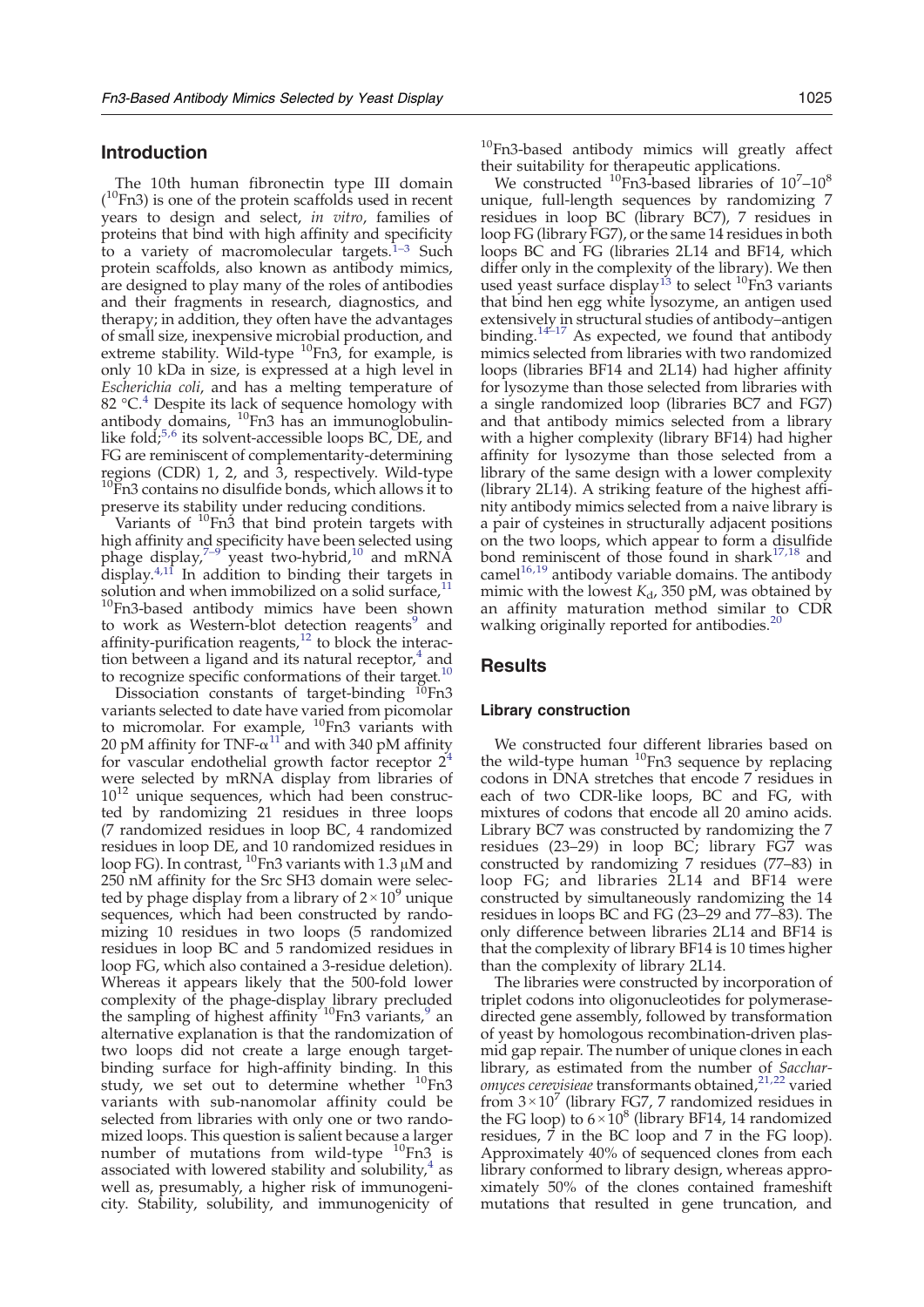<span id="page-2-0"></span>approximately 10% of the clones contained mutations in the  $10Fn3$  sequence outside randomized loops. Deletions and insertions in randomized loops that were not associated with frameshift mutation were seen in only approximately 1% of sequenced clones. Functional library complexity, or the estimated number of unique, full-length clones in the seven libraries constructed, is listed in Table 1. This number is half the number of transformants obtained during library construction. Also listed in Table 1 is the proportion of all possible permutation of the positions randomized that can be sampled by each library. For the five libraries with  $7$  to  $8$  randomized residues, BC7, FG7, BFs1, BFs2, and BFs3 (the last three libraries are anti-lysozyme affinity maturation intermediates), this number ("sampling") varied from 1 to 4%; for the two libraries with 14 randomized residues, 2L14 and BF14, it was between  $10^{-11}$ and  $10^{-10}$ .

The distribution of amino acid residues in the randomized positions in BC and FG loops of naive libraries [\(Figure 1\(](#page-3-0)a), white bars) varied from the expected frequency of 5% for each amino acid residue. The three residues overrepresented by more than 2% were Trp, Phe, and Tyr, with frequencies of 11, 10, and 8.2%, respectively. The three residues underrepresented by more than 2% were Leu, Arg, and Asp, with frequencies of 2.1, 2.3, and 2.5%, respectively.

# Selection of antibody mimics that bind hen egg white lysozyme

The first round of selection, which used magnetic beads conjugated to anti-biotin antibody (magneticactivated cell sorts (MACS)), captured 0.02–0.06% of yeast populations displaying libraries BC7, FG7, 2L14, and BF14 and 0.2–0.3% of yeast populations displaying affinity-maturation libraries BFs1, BFs2, and BFs3.

Three consecutive fluorescence-activated cell sorts (FACS) of MACS-sorted populations from the BC7 library, where yeast was labeled with 1 μM biotinylated lysozyme (HEL-b), showed no HEL-b–specific binding and no enriched sequences (data not shown); consequently, selection of lysozyme-binding antibody mimics from library BC7 was aborted.

FACS sorting of the other three first-generation libraries, FG7, 2L14, and BF14, led to an increase of HEL-b–specific signal and to enrichment of HEL-b– binding sequences as selection progressed ([Table 2,](#page-4-0) [Figure 2](#page-5-0)). For all three libraries, three FACS sorts with labeling at 1 μM HEL-b were sufficient to identify antibody mimics that had the highest affinity for HEL-b. From library FG7, which had been constructed by randomizing seven residues in loop FG of human  $10Fn3$ , four closely related clones were selected. The two related sequences present in more than 10% of all sequenced clones, FG4.1 and FG4.2, had dissociation constants of approximately 610 and 750 nM, respectively ([Figure 2\)](#page-5-0). From libraries 2L14 and BF14, which had been constructed by simultaneously randomizing seven residues in loop BC and seven residues in loop FG of human  $^{10}$ Fn3, clones 2L4.1, BF4.4, BF4.9, and BF4.1 were selected as 10% or more of the sequenced population; their dissociation constants were 170, 120, 140, and 180 nM, respectively. Four additional rounds of FACS sorting with increasing stringency after labeling yeast at 100 and 10 nM HEL-b did not identify any higher-affinity lysozyme-binding clones, but did reduce the fraction of the lowestaffinity clone selected from library BF14, BF4.3, to a level where it could not be detected by sequencing 27 clones randomly picked from the pool selected after eight rounds of sorting.

Libraries 2L14 and BF14 differed only in their complexity,  $5 \times 10^7$  and  $6 \times 10^8$ , respectively; as expected, the best clones selected from the larger library had the higher affinity for hen egg white

Table 1. Design and complexity of <sup>10</sup>Fn3-based antibody-mimic libraries used in the selection for lysozyme binding

| Name                     | BC <sup>1</sup>      | FG <sup>2</sup>      | Library complexity <sup>3</sup> | Theoretical complexity <sup>4</sup> | Sampling <sup>5</sup> |
|--------------------------|----------------------|----------------------|---------------------------------|-------------------------------------|-----------------------|
| $^{10}$ Fn3 <sup>a</sup> | DAPAVTV              | GRGDSPA              |                                 |                                     |                       |
| BC7                      | xxxxxxx <sup>a</sup> | GRGDSPA              | $2 \times 10^7$                 | $1 \times 10^9$                     | $2 \times 10^{-2}$    |
| FG7                      | DAPAVTV              | XXXXXXX <sup>a</sup> | $2 \times 10^7$                 | $1 \times 10^9$                     | $2 \times 10^{-2}$    |
| 2L14                     | xxxxxxx <sup>a</sup> | xxxxxxx <sup>a</sup> | $3 \times 10^{7}$               | $2 \times 10^{18}$                  | $2 \times 10^{-11}$   |
| <b>BF14</b>              | xxxxxxx <sup>a</sup> | xxxxxxx <sup>a</sup> | $3 \times 10^8$                 | $2 \times 10^{18}$                  | $2 \times 10^{-10}$   |
| FG4.1 <sup>b</sup>       | DAPAVTV              | WWDWEOA              |                                 |                                     |                       |
| BF <sub>s1</sub>         | XXXXXXX <sup>a</sup> | WWDWEOA              | $5 \times 10^7$                 | $1 \times 10^9$                     | $4 \times 10^{-2}$    |
| BF4.4 <sup>c</sup>       | WTAHYCD              | CYSVFNY              |                                 |                                     |                       |
| BF <sub>s2</sub>         | XXXXXXX <sup>a</sup> | OYSVFNY <sup>e</sup> | $8 \times 10^{7}$               | $3 \times 10^9$                     | $3 \times 10^{-2}$    |
| BFs3                     | WTAHYOD <sup>e</sup> | XXXXXXX <sup>a</sup> | $3 \times 10^{7}$               | $3 \times 10^9$                     | $1 \times 10^{-2}$    |

<sup>1</sup>Sequence in loop BC, amino acid residues 23–29.<br><sup>2</sup>Sequence in loop EC, amino acid residues 77–83.

 $2$ Sequence in loop FG, amino acid residues 77–83.

<sup>3</sup>Estimated number of unique, full-length clones in a library.

4 Number of theoretically possible permutation of sequences resulting from the randomization scheme, also known as theoretical sequence space.

<sup>5</sup>Library complexity divided by theoretical complexity.

**b** Clone FG4.1 selected from library FG7.<br> **c** Clone BF4.4 selected from library BF14.<br> **d** X, equimolar mixture of all amino acids.<br> **e** O, equimolar mixture of serine and cysteine.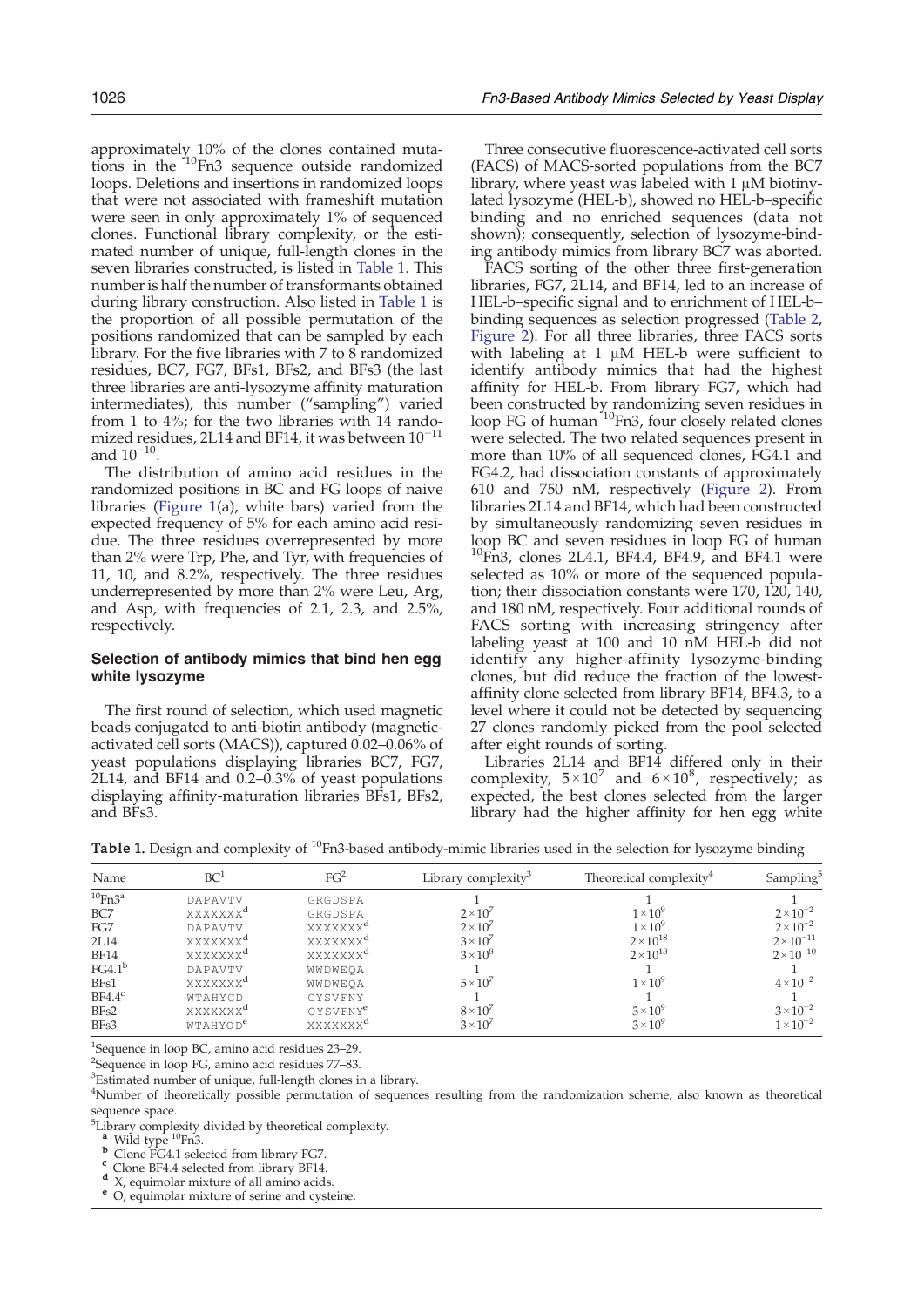<span id="page-3-0"></span>lysozyme, but the difference was slight (120 nM for BF4.4 versus 170 nM for 2L4.1). Clone 2L4.1 contained a rare deletion in loop BC.

A striking feature of four of the six sequenced antibody mimics selected from libraries 2L14 and BF14 is a pair of cysteines in adjacent loops BC and FG. Variant 2L4.1 contains cysteines in positions equivalent to  $25/26$  and  $83$  in full-length  $^{10}$ Fn3; variant BF4.4 in positions 28 and 77; variant BF4.9 in positions 26, 82, and 83; and variant BF4.3 in positions 25 and 82.

## Competition for binding to selected antibody mimics FG4.1 and BF4.4 among biotinylated hen egg white lysozyme, unbiotinylated hen egg white lysozyme, and biotin

A 1000-fold excess of biotin had no effect on binding of biotinylated lysozyme (HEL-b) to either FG4.1 or BF4.4 displayed on the yeast surface, and a 1000-fold excess of unbiotinylated lysozyme (HEL) had no effect on binding HEL-b to FG4.1, indicating the participation of biotinylation modification in the recognized epitope. In contrast, unbiotinylated HEL inhibited the binding of HEL-b to BF4.4, with a 10 fold excess of HEL preventing 80% of HEL-b from binding to yeast-displayed BF4.4 and a 100-fold excess of HEL preventing more than 95% of HEL-b from binding to yeast-displayed BF4.4. In addition, BF4.4 was shown to bind unbiotinylated HEL (as detected with polyclonal anti-HEL antibodies) with a dissociation constant indistinguishable from that for its binding to biotinylated HEL (data not shown), confirming that the epitope bound by BF4.4 is present on unbiotinylated lysozyme. In contrast, the lack of effect of either biotin or unbiotinylated lysozyme on the binding of FG4.1 to HEL-b suggests that the epitope bound by FG4.1 requires either both components of lysozyme and biotin or the caproyl linker between the two.

## Affinity maturation of antibody mimics that bind hen egg white lysozyme

The design of second-generation antibody-mimic libraries was based on the selected sequences in the highest affinity variants from the first-generation library FG7 (highest affinity clone: FG4.1) and the first-generation library BF14 (highest affinity clone: BF4.4).

Library BFs1 contained the selected FG-loop sequence of variant FG4.1, WWDWEQA, and seven randomized residues in BC loop [\(Table 1](#page-2-0)). A round of MACS sorting followed by three rounds of FACS sorting at 1 μM HEL-b identified two variants with an improved affinity for lysozyme, BFs1c4.07 and BFs1c4.01, which have dissociation constants of 10 and 440 nM, respectively ([Table 2\)](#page-4-0). Four further FACS sorts under the more stringent conditions of 100 and 10 nM HEL-b reduced the fraction of the lower affinity variant, BFs1c4.01, to a level where it could not be detected by sequencing 24 clones randomly picked from the selected pool. Both



**Figure 1.** Distribution of amino-acid residues in  ${}^{10}$ Fn3based libraries and in selected and affinity-matured, lysozyme-binding antibody mimics. (a) Distribution of amino acid residues in randomized loop positions (residues 23–29 and 77–83) in 798 positions in libraries BC7, FG7, 2L14, and BF14 (white bars) and in 343 positions in selected loops listed in [Table 1](#page-2-0) (black bars). The residues in each selected loop were counted once regardless of the representation of the clone in a selected population. Residues in loops fixed during affinity maturation (i.e., BC loop in library BFs3 and FG loop in libraries BFs1 and BFs2) were not counted in the resulting affinity-matured clones. The horizontal line marks the 5% representation expected for all residues in a library made from a perfectly unbiased mixture of codons. (b) Ratio between the frequency of each amino acid residue in selected loops and in naive library loops ("Enrichment"). The horizontal line marks the ratio of 1 for residues with equal representation in library and selected loops.

variants BFs1c4.07 and BFs1c4.01 contain an insertion of a single amino acid in loop BC.

The two parallel approaches to affinity-maturing variant BF4.4 involved fixing six of the seven selected residues in one of the two loops and rerandomizing all seven residues of the other loop. To test whether Cys28 and Cys77 of BF4.4 interacted (most likely by forming a disulfide bond), the codon for cysteine in the region encoding the "fixed" loop was replaced by a mixture of codons for Cys and Ser ([Table 1](#page-2-0)). Thus, library BFs2 was constructed by setting position 77 to a mixture of Cys and Ser, by fixing residues 78–83 of the FG loop to the selected BF4.4 sequence of YSVFNY, and by re-randomizing loop BC [\(Table 1](#page-2-0)). Conversely, library BFs3 was constructed by setting position 28 to a mixture of Cys and Ser, by fixing residues 23–27 and 29 to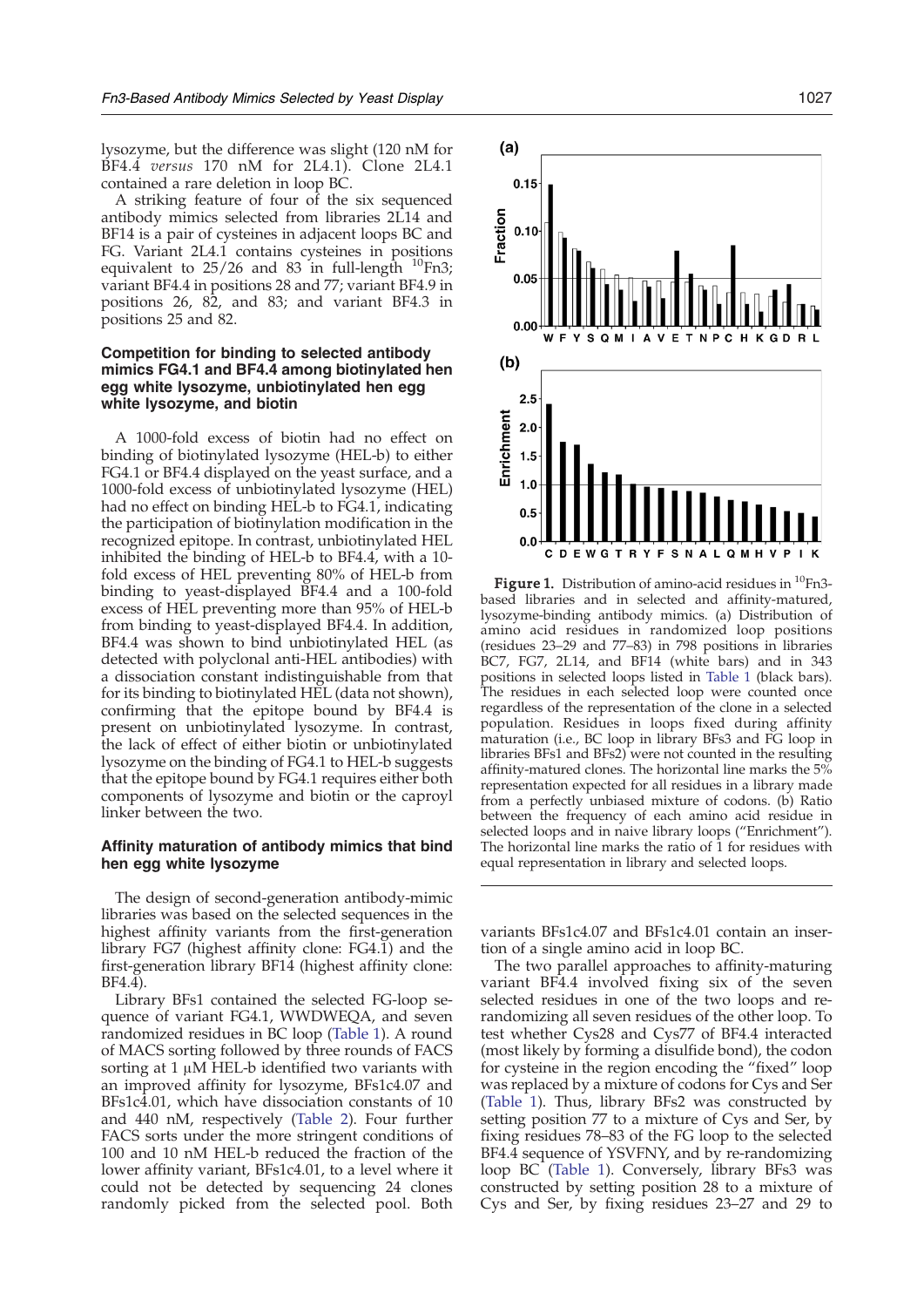| $C$ lone $1$         | Library <sup>2</sup> | BC <sup>3</sup>       | FG <sup>4</sup>                     | $\mathrm{Frame}^5$       | $f4^6$ (%)                | $\mathrm{f8}^{7}$ (%) | $K_d{}^8$ (nM)               |
|----------------------|----------------------|-----------------------|-------------------------------------|--------------------------|---------------------------|-----------------------|------------------------------|
| $\frac{10}{10}$ Fn3  |                      | DAPAVTV <sup>a</sup>  | GRGDSPA                             | $\qquad \qquad -$        |                           |                       | >10,000                      |
| FG4.1                | FG7                  | $\texttt{DAPAVTV}^a$  | WWDWEQA                             |                          | 43                        | 63                    | $610\pm80$                   |
| FG4.2                | FG7                  | DAPAVTV <sup>a</sup>  | WWDFEQE                             | $\qquad \qquad -$        | 50                        | 38                    | $750 \pm 90$                 |
| FG4E                 | FG7                  | $DAPAVTV^a$           | WWDCEQE                             |                          | $\ensuremath{\mathsf{3}}$ | $\mathbf{0}$          | ND <sup>f</sup>              |
| FG4J                 | FG7                  | DAPAVTV <sup>a</sup>  | WWDMDQW                             | G41V                     | 3                         | $\boldsymbol{0}$      | ND <sup>f</sup>              |
| 2L4.1                | 2L14                 | $-WPCQLAb$            | RMGMAEC                             | $\overline{\phantom{0}}$ | 95                        | 100                   | $170 + 5$                    |
| 2L4.19               | 2L14                 | RWYEITV               | FWDFMQA                             | $\qquad \qquad -$        | 5                         | $\boldsymbol{0}$      | ND <sup>f</sup>              |
| <b>BF4.4</b>         | <b>BF14</b>          | WTAHYCD               | CYSVFNY                             |                          | 50                        | 85                    | $120 \pm 10$                 |
| <b>BF4.9</b>         | <b>BF14</b>          | QDSCTWV               | RVYQKCC                             |                          | 18                        | 15                    | $140 \pm 20$                 |
| <b>BF4.1</b>         | <b>BF14</b>          | HLDEWIA               | <b>RLTWVRK</b>                      |                          | 27                        | $\boldsymbol{0}$      | $180 + 20$                   |
| <b>BF4.3</b>         | <b>BF14</b>          | EICQQFA               | RVTERCW                             |                          | 5                         | $\mathbf{0}$          | ND <sup>f</sup>              |
| BFs1c4.07            | BFs1                 | WCCEYWYP <sup>c</sup> | $\overline{W}WDWE\overline{Q}A^{a}$ |                          | 17                        | 100                   | $10 + 3$                     |
| BFs1c4.01            | BFs1                 | ARIWFTTNC             | WWDWEQA <sup>a</sup>                |                          | 50                        | $\boldsymbol{0}$      | $440 \pm 30$                 |
| BFs1c4.04            | BFs1                 | YMGETSY               | WWDWEQA <sup>a</sup>                |                          | $\overline{4}$            | $\mathbf{0}$          | ND <sup>f</sup>              |
| BFs1c4.21            | BFs1                 | YFGEFSM               | WWDWEQA <sup>a</sup>                |                          | $\overline{4}$            | $\mathbf{0}$          | ND <sup>f</sup>              |
| BFs1c4.02            | BFs1                 | SFWPISM               | WWDWEQA <sup>a</sup>                |                          | $\overline{4}$            | $\mathbf{0}$          | ND <sup>f</sup>              |
| BFs1c4.10            | BFs1                 | YKSPIIV               | WWDWEQA <sup>a</sup>                | S85R                     | 4                         | $\boldsymbol{0}$      | ND <sup>f</sup>              |
| BFs1c4.13            | BFs1                 | YWAYTTS               | WWDWEQA <sup>a</sup>                | <b>T94I</b>              | 4                         | $\theta$              | ND <sup>f</sup>              |
| BFs1c4.16            | BFs1                 | YWKYGPH               | WWDWEQA <sup>a</sup>                | $\overline{\phantom{0}}$ | $\overline{4}$            | $\mathbf{0}$          | ND <sup>f</sup>              |
| BFs1c4.22            | BFs1                 | EAWYTTQ               | WWDWEQA <sup>a</sup>                | $\overline{a}$           | $\overline{4}$            | $\mathbf{0}$          | ND <sup>f</sup>              |
| BFs1c4.23            | BFs1                 | MSWVATM               | WWDWEQA <sup>a</sup>                | D67E                     | $\overline{4}$            | $\boldsymbol{0}$      | ND <sup>f</sup>              |
| BFs2_4.05            | BFs2                 | VLDWFNA               | RYSVFNY <sup>e</sup>                | $\overline{\phantom{0}}$ | 35                        | 84                    | >1000                        |
| BFs2_4.06            | BFs2                 | FLWPWWS               | SYSVFNY <sup>e</sup>                |                          | 22                        | 16                    | >1000                        |
| BFs2_4.01            | BFs2                 | CFYWNWI               | SYSVFNY <sup>e</sup>                |                          | 22                        | $\boldsymbol{0}$      | >1000                        |
| BFs2_4.02            | BFs2                 | WTIFNYW               | CYSVFNY <sup>e</sup>                |                          | $\overline{4}$            | $\boldsymbol{0}$      | ND <sup>f</sup>              |
| BFs2_4.04            | BFs2                 | FNFSWFS               | $CY$ SVFN $Y^e$                     |                          | $\overline{4}$            | $\mathbf{0}$          | ND <sup>f</sup>              |
| BFs2_4.12            | BFs2                 | YHSECPN               | CYSVFNY <sup>e</sup>                |                          | $\overline{4}$            | $\theta$              | ND <sup>f</sup>              |
| BFs2_4.19            | BFs2                 | HGQWPWF               | $CY$ SVFN $Y^e$                     |                          | $\overline{4}$            | $\mathbf{0}$          | ND <sup>f</sup>              |
| BFs2_4.07            | BFs2                 | <b>KYSFEFE</b>        | CYSVFNY <sup>e</sup>                | G41V                     | 4                         | $\boldsymbol{0}$      | ND <sup>f</sup>              |
| BFs3_8.01            | BFs3                 | WTAHYCD <sup>d</sup>  | CYDSEWW                             | $\qquad \qquad -$        | $\Omega$                  | 92                    | $0.35 \pm 0.03$              |
|                      |                      |                       |                                     |                          |                           |                       | $0.49 \pm 0.05$ <sup>g</sup> |
| BFs3_4.06            | BFs3                 | WTAHYCD <sup>d</sup>  | CFNVNGW                             |                          | 30                        | 8                     | $1.6 \pm 0.1$                |
|                      |                      |                       |                                     |                          |                           |                       | $4.8 \pm 1.0^8$              |
| BFs3_4.02            | BFs3                 | WTAHYCD <sup>d</sup>  | CFTSQGW                             |                          | 17                        | $\boldsymbol{0}$      | $2.5 \pm 0.1$                |
| BFs3_4.01            | BFs3                 | WTAHYCD <sup>d</sup>  | CFTSMGW                             |                          | 9                         | $\mathbf{0}$          | ND <sup>f</sup>              |
| BFs3 <sub>4.08</sub> | BFs3                 | WTAHYCD <sup>d</sup>  | CFSSMEW                             |                          | 9                         | $\mathbf{0}$          | ND <sup>f</sup>              |
| BFs3_4.04            | BFs3                 | WTAHYCD <sup>d</sup>  | CFNTHGW                             |                          | 5                         | $\mathbf{0}$          | ND <sup>f</sup>              |
| BFs3_4.26            | BFs3                 | WTAHYCD <sup>d</sup>  | CFSNEHW                             |                          | 5                         | $\mathbf{0}$          | ND <sup>f</sup>              |
| BFs3_4.03            | BFs3                 | WTAHYCD <sup>d</sup>  | CFDTEYW                             |                          | 3                         | $\boldsymbol{0}$      | ND <sup>f</sup>              |
| BFs3_4.09            | BFs3                 | WTAHYCD <sup>d</sup>  | CYNLGGW                             | $\equiv$                 | 3                         | $\theta$              | ND <sup>f</sup>              |
| BFs3_4.17            | BFs3                 | WTAHYCD <sup>d</sup>  | CFTQEEW                             |                          | 3                         | $\boldsymbol{0}$      | ND <sup>f</sup>              |
| BFs3_4.19            | BFs3                 | WTAHYCD <sup>d</sup>  | CYSQYAW                             |                          | 3                         | $\boldsymbol{0}$      | ND <sup>f</sup>              |
| BFs3_4.25            | BFs3                 | WTAHYCD <sup>d</sup>  | CFEMAGW                             | $\equiv$                 | 3                         | $\boldsymbol{0}$      | ND <sup>f</sup>              |
| BFs3_4.28            | BFs3                 | WTAHYCD <sup>d</sup>  | CFHEDNW                             |                          | 3                         | $\mathbf{0}$          | ND <sup>f</sup>              |
| BFs3_4.34            | BFs3                 | WTAHYCD <sup>d</sup>  | CFEDFWE                             | $\overline{\phantom{0}}$ | 3                         | $\mathbf{0}$          | ND <sup>f</sup>              |
| BFs3_4.14            | BFs3                 | WTAHYCD <sup>d</sup>  | CMDYFGY                             | L.                       | 3                         | $\overline{0}$        | ND <sup>f</sup>              |

<span id="page-4-0"></span>Table 2. Antibody-mimic clones selected for binding to hen egg white lysozyme

<sup>1</sup>Name of selected clone.

<sup>2</sup>Name of library from which the clone was selected.

<sup>3</sup>Sequence in loop BC, amino acid residues 23–29. Residues found in 50% or more of the selected sequences in a particular selection are underlined.

4 Sequence in loop FG, amino acid residues 77–83. Residues found in 50% or more of the selected sequences in a particular selection are underlined.

 $5$ Mutations from wild-type  $^{10}$ Fn3 sequence outside randomized loops.<br> $^{6}$ Percentage of clones with this sequence in the population after four r

<sup>6</sup>Percentage of clones with this sequence in the population after four rounds of selection.

<sup>7</sup>Percentage of clones with this sequence in the population after eight rounds of selection.

 ${}^8$ Dissociation constant. Errors in  $K_d$  measurements were estimated from results of two independent experiments, but may be higher for clones FG4.1 and FG4.2 due to their low affinity [\(Figure 2\).](#page-5-0) Except where noted with <sup>g</sup>, K<sub>d</sub> was determined using yeast-surface-displayed

antibody mimic.<br> **a** Sequences fixed during library construction.<br> **b** –, deletion of an amino acid residue.<br> **c** Loop with an insertion.<br> **c** Loop with an insertion.<br> **e** Sequence fixed during selection, except for posit

those of the selected BC loop in BF4.4 sequence, WTAHY and D, respectively, and by re-randomizing loop FG.

After the first four rounds of selection from library BFs3, which comprised a MACS sort followed by three FACS sorts at 1 μM and 100 nM HEL-b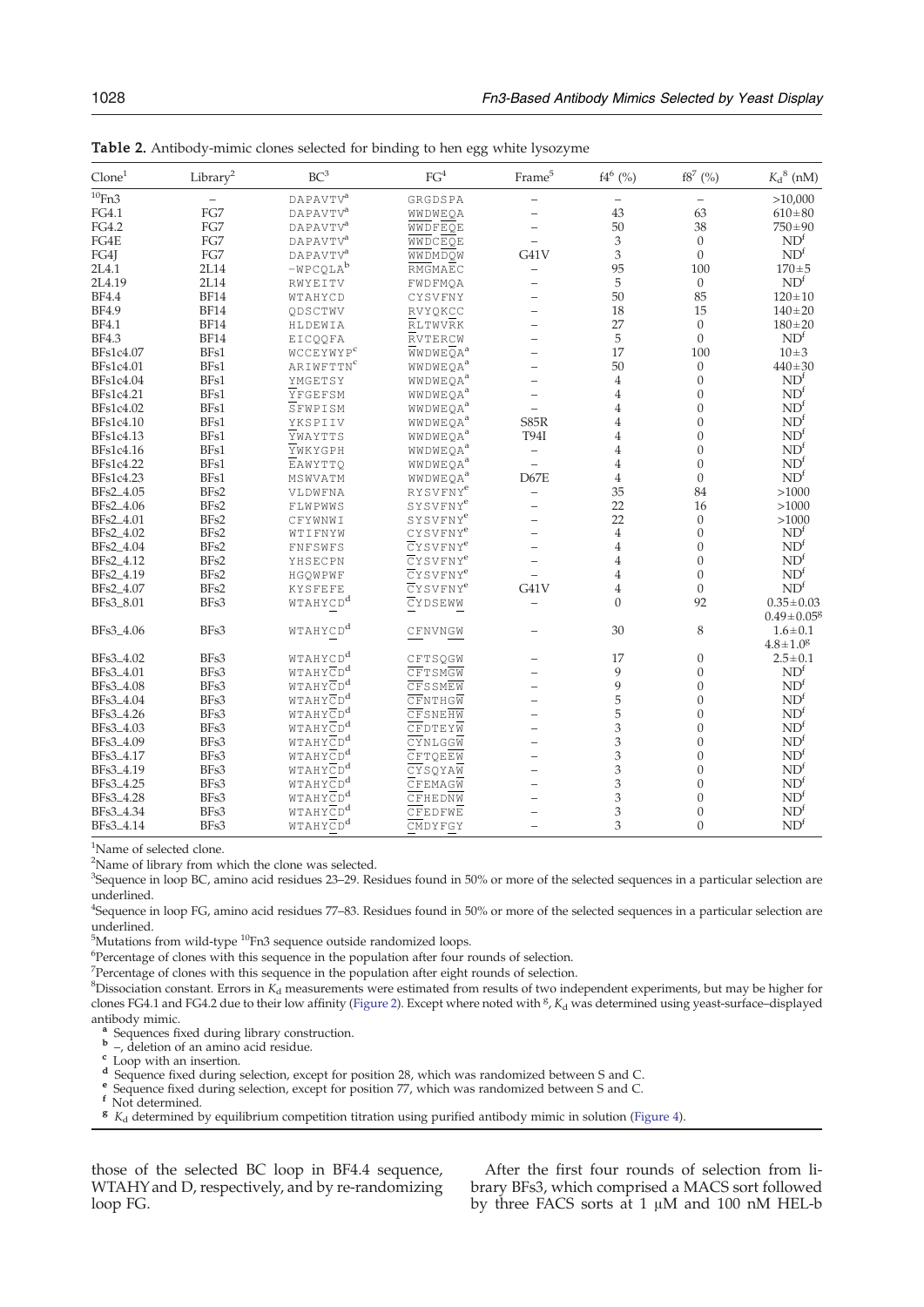<span id="page-5-0"></span>

Figure 2. Binding of selected antibody mimics to biotinylated hen egg white lysozyme. The antibody mimics were displayed on yeast surface, and biotinylated lysozyme was supplied free in solution; binding was quantified using flow cytometry. Only one set of data per variant, which is representative of two or more sets of data collected for each clone, is shown. The dissociation constants listed in [Table 2](#page-4-0) are averages of values obtained in at least two independent experiments. (a) Antibody mimics selected from first-generation libraries. Blue, FG4.2; red, FG4.1; orange, 2L4.1; black filled circles, BF4.1; black open circles, BF4.9; green, BF4.4. (b) Antibody mimics selected by affinity maturation of clone FG4.1. Red, FG4.1; purple, BFs1c4.01; brown, BFs1c4.07. (c) Antibody mimics selected by affinity maturation of clone BF4.4. Green, BF4.4; light blue, BFs3\_4.02; pink, BFs3\_4.06; gray, BFs3\_8.01.

[\(Figure 3](#page-6-0)(a), with the negative control in [Figure](#page-6-0) [3](#page-6-0)(b)), sequencing of 34 clones yielded 14 unique sequences. All 14 sequences contained a cysteine in position 28 (which had been randomized between cysteine and serine in library BFs3) and in position 77 (which had been randomized among the 20 amino acid residues), demonstrating a strong bias for the two cysteines in these two positions. The two sequences found in at least 10% of the clones sequenced after four rounds of selection, BFs3\_4.06 and BFs3\_4.02, had dissociation constants of 1.6 and 2.5 nM, respectively. Four additional high-stringency FACS sorts, where the concentration of HELb was reduced to 10 and 1 nM [\(Figure 3](#page-6-0)(c), with the negative control in [Figure 3\(](#page-6-0)d)), yielded a new variant, BFs3\_8.01, with a dissociation constant of 350 pM, and reduced the fraction of variant BFs3\_4.02 to a level where it could not be detected by sequencing 24 clones randomly picked from the selected pool [\(Table 2](#page-4-0)). To demonstrate that the titration on the yeast surface is representative of the interaction with soluble protein, the dissociation constants of the two highest affinity clones were also determined by equilibrium competition titration using purified antibody mimic. The affinities measured by equilibrium competition were 490 pM and 4.8 nM for BFs3\_8.01 and BFs3\_4.06, respectively ([Figure 4\)](#page-6-0).

In contrast to library BFs3, the first four rounds of selection from library BFs2, which comprised a MACS sort followed by three FACS sorts at 1  $\mu$ M, yielded no clones with cysteines in positions 28 and 77. None of the three sequences found in at least 10% of the clones sequenced, BFs2\_4.05, BFs2\_4.01, and BFs2\_4.06, contained cysteines in either position 28 or 77, and the most frequently selected clone, BFs2\_4.05, contained Arg77, a rare mutation from the original library design that was not observed after sequencing 22 clones from unselected library BFs2 (data not shown). Whereas BFs2\_4.05, BFs2\_4.01, and BFs2\_4.06 could be observed to bind HEL-b at high nanomolar and micromolar concentrations, their dissociation constants were at least an order of magnitude higher than that of their parent clone, BF4.4, and were too high to be measured (data not shown). Four additional FACS sorts at 1 μM and 100 nM reduced the population to BFs2\_4.05 and BFs2\_4.06, but did not select any new sequences with tighter binding to lysozyme.

## Sequences of selected and affinity-matured antibody mimics

Sequences of BC and FG loops in selected and affinity-matured, lysozyme-binding antibody mimics are listed in [Table 2,](#page-4-0) and the representation of different amino acid side-chains in the selected loops is shown in [Figure 1.](#page-3-0) Twelve of the twenty kinds of amino acid residues are found in selected loops at a frequency between 60 and 140% of the frequency of the same residue in the naive library. The selected clones show a distinct bias for cysteine, aspartic acid, and glutamic acid, with enrichment factors of 242, 175, and 170%, respectively, as well as a bias against Lys, Ile, and Pro, with enrichment factors of 44, 51, and 54%, re-spectively [\(Figure 1](#page-3-0)(b)).

Whereas most selected antibody-mimic sequences conformed to library design, several selected clones contained mutations outside the intentionally randomized loops or insertions or deletions in the randomized loops. Mutations in regions outside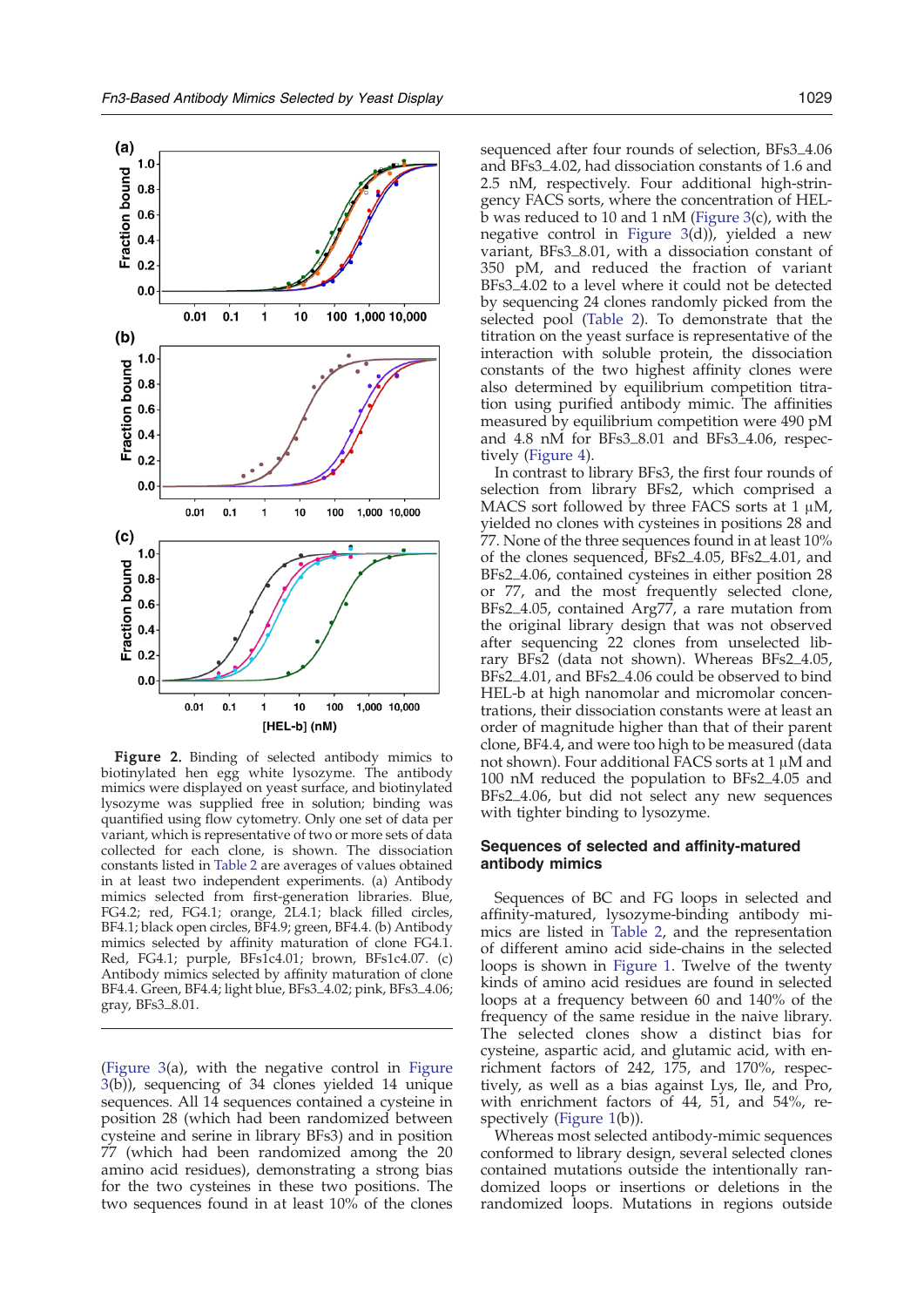<span id="page-6-0"></span>

randomized BC and FG loops were found in 1 of the 4 selected lysozyme-binding clones from library FG7, in 3 of the 10 clones selected from library BFs1, and in 1 of the 8 clones selected from library BFs2.



Figure 4. Equilibrium competition titration of antibody mimics. The antibody mimic BFs3\_8.01 was displayed on the yeast surface; purified antibody mimic (circles with solid line, BFs3\_8.01; squares with dashed line, BFs3\_4.06) and 1 nM biotinylated lysozyme were supplied free in solution. Binding of biotinylated lysozyme to the yeast-surface–displayed antibody mimic BFs3\_8.01 was quantified using flow cytometry and normalized between minimum and maximum fluorescence as determined by least-squares analysis. Data sets represented with filled and empty symbols were collected in two separate experiments. ∞, samples with no biotinylated lysozyme.

Figure 3. FACS sorting of lysozyme-binding yeast during affinity maturation BFs3. (a) Sort number 4; yeast labeled at 100 nM biotinylated lysozyme. (b) Negative control for sort number 4; same yeast labeled with detection reagents only, no lysozyme. (c) Final sort (number 8) of yeast labeled at 1 nM biotinylated lysozyme. (d) Negative control for sort number 8; same yeast labeled with detection reagents only, no lysozyme. A488, fluorescence due to Alexa 488, which detects the presence of C-terminal c-myc epitope on the yeast surface; A633, fluorescence due to Alexa 633, which detects the presence of biotin on biotinylated lysozyme.

None of these sequences was found in 10% or more of the clones found in a selected population, and presumably these clones had relatively low affinity for HEL-b. The overall frequency of mutations outside randomized loops in selected antibody mimics,  $5/43 = 12\%$ , is similar to the 10% frequency seen in unselected antibody-mimic libraries.

A deletion was found in 1 of the 2 selected lysozyme-binding clones from library 2L14, and insertions were found in 2 of the 10 clones selected from library BFs1. All clones with deletions and insertions were associated with sequences found in 10% or more of the clones found in a selected population. The overall frequency of deletions and insertions in selected antibody mimics,  $3/43 = 7\%$ , is significantly higher than the approximately 1% frequency found in unselected antibody-mimic libraries.

# Contribution of Cys28–Cys77 pair to lysozyme binding

In the first experimental test of the 28–77 disulfide, an affinity-maturation library was designed that preserved all selected residues in the BF4.4 BC loop except for Cys28, which was replaced by a mixture of codons that encode either serine or cysteine (library BFs3, [Table 1\)](#page-2-0). The seven residues in the FG loop in library BFs3 were randomized among all 20 amino acid residues. After being sorted under increasingly stringent conditions, all selected clones contained cysteines in both positions 28 and 77,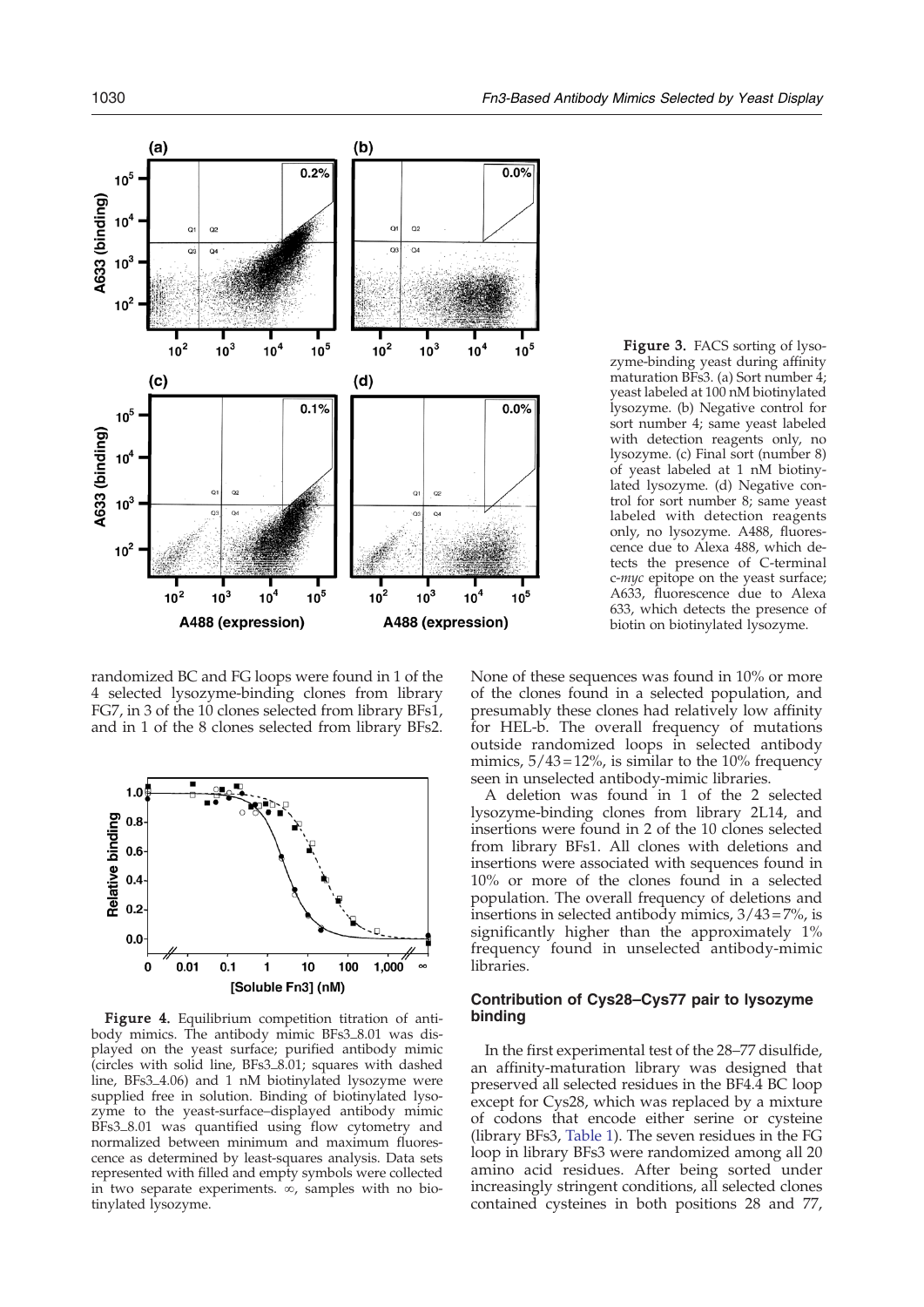

Figure 5. Modeling of disulfide bonds between cysteines in BC and FG loops. The numbers on the vertical axis refer to the position of the cysteine in the BC loop, and the numbers on the horizontal axis refer to the position of the cysteine in the FG loop. Energies of disulfide formation for each pair of BC and FG cysteines were calculated following restrained minimization using  $CHARM<sub>2</sub>$ with all the remaining residues in the BC and FG loops set to glycine (first column for a given pair of residues), alanine (second column), or serine (third column). Calculated energies are color coded, with a darker shade of gray corresponding to a lower (more negative) energy and thus to a higher likelihood of formation of the disulfide bond. White, 0 kcal/mol or higher; black, −6 kcal/mol or lower.

confirming a strong selective advantage of this cysteine pair.

In the second experimental test of the 28–77 disulfide, Cys28 and Cys77 of BFs3\_8.01, the  $10$ Fn3 variant with the highest affinity for lysozyme, were mutated to serine, both individually and simultaneously, resulting in clones BFs3\_8.01 (C28S), BFs3\_8.01(C77S), and BFs3\_8.01(C28S, C77S). The  $K_d$  for mutant BFs3\_8.01(C28S) was 330  $(\pm 60)$  nM, approximately 1000-fold higher than that of BFs3\_8.01. Yeast cells displaying mutants BFs3\_8.01(C77S) and BFs3\_8.01(C28S,C77S) showed negligible binding to lysozyme below 1 μM and only

a slight increase in fluorescence between 1 μM and 10 μM HEL-b (data not shown), leading to a rough estimate of  $K_d > 10 \mu M$ . This dramatic effect of relatively conservative Cys to Ser mutations is consistent with the existence of a 28–77 disulfide bridge, which is critical for binding to hen egg white lysozyme.

## Modeling of interloop disulfide bonds

Disulfide bonds were modeled among all 49 pairs of BC loop and FG loop positions using an NMR average structure of  ${}^{10}$ Fn3 as a template.<sup>[5](#page-16-0)</sup> For each pair of positions, two free cysteines were modeled for reference in addition to the disulfide-bonded form. Due to the lack of experimental data on sidechain conformation in the selected loops, the remaining 12 BC-loop and FG-loop positions were modeled as all glycine, all alanine, or all serine. Each structure was subjected to a restrained minimization protocol. The final total energy of the disulfide bond relative to the free cysteines is shown in Figure 5, and structural statistics for models with favorable disulfides are presented in Table 3.

A disulfide bond between the BC loop and the FG loop was calculated to be favorable for only five pairs of positions. Only for the pair 28–77 was a disulfide bond favorable across all three side-chain backgrounds, and this disulfide was top ranked for both the alanine and the serine backgrounds. The glycine background most favored a disulfide between positions 27 and 77.

The model of the 28–77 disulfide bond with alanine at the other 12 BC-loop and FG-loop positions is shown in [Figure 6.](#page-8-0) Before minimization, this modeled structure was deformed due to a long sulfur–sulfur bond length, but otherwise it was free of steric clashes. A standard disulfide conformation was achieved through the restrained minimization, primarily by rotation of the protein backbone at position 77.

| Cys <sup>1</sup> | Back-ground <sup>2</sup> | $C_{\alpha}$ - $C_{\alpha}$ distance <sup>3</sup> (Å) |      |      | $RMSD4$ (Å)  |                 |         |                      |
|------------------|--------------------------|-------------------------------------------------------|------|------|--------------|-----------------|---------|----------------------|
|                  |                          | $^{10}$ Fn3 <sup>6</sup>                              | Dis' | Ref  | $10$ Fn3/diS | $^{10}$ Fn3/Ref | DiS/Ref | Energy<br>(kcal/mol) |
| $27 - 77$        | $\mathrm{Glv}$           | 9.9                                                   | 5.8  | 9.1  | 1.18         | 1.10            | 0.62    | $-9.4$               |
| $28 - 77$        | Ser                      | 8.1                                                   | 5.6  | 7.8  | 1.18         | 1.11            | 0.52    | $-6.9$               |
| $28 - 77$        | Ala                      | 8.1                                                   | 5.6  | 7.8  | 1.20         | 1.12            | 0.53    | $-5.6$               |
| $28 - 83$        | Ser                      | 12.1                                                  | 6.4  | 11.0 | 1.26         | 1.11            | 0.73    | $-1.4$               |
| $27 - 77$        | Ala                      | 9.9                                                   | 6.0  | 9.6  | 1.20         | 1.13            | 0.67    | $-1.3$               |
| $28 - 77$        | Gly                      | 8.1                                                   | 5.7  | 6.8  | 1.17         | 1.12            | 0.54    | $-1.2$               |
| $26 - 77$        | Ala                      | 13.2                                                  | 6.1  | 13.3 | 1.27         | 1.12            | 0.95    | $-0.8$               |
| $25 - 77$        | Ser                      | 12.6                                                  | 6.3  | 12.4 | 1.29         | 1.12            | 0.98    | $-0.3$               |
| $27 - 77$        | Ser                      | 9.9                                                   | 6.2  | 10.3 | 1.19         | 1.11            | 0.72    | $-0.2$               |

**Table 3.** Disulfide bonds between BC and FG loops of  $^{10}$ Fn3 that are predicted to be energetically favorable

<sup>1</sup>Positions of the two modeled cysteines in loops BC and FG.

<sup>2</sup> Amino acid residues assigned to the remaining 12 positions in the BC and FG loops.

<sup>3</sup>Distance between the  $C_{\alpha}$  atoms at the positions identified in the column labeled Cys.<br><sup>4</sup>Root mean square distance between two structures, including all equivalent atoms

<sup>4</sup>Root mean square distance between two structures, including all equivalent atoms.

<sup>5</sup>Calculated energy of a disulfide bond relative to the free cysteines.

 $^{6}$ NMR solution structure of wild-type human  $^{10}$ Fn3.<br><sup>7</sup>Modeled structure with a disulfide between the eva

 $<sup>7</sup>$ Modeled structure with a disulfide between the cysteines in the two positions listed under Cys.</sup>

<sup>8</sup>Modeled structure with two free cysteines in the two positions listed under Cys.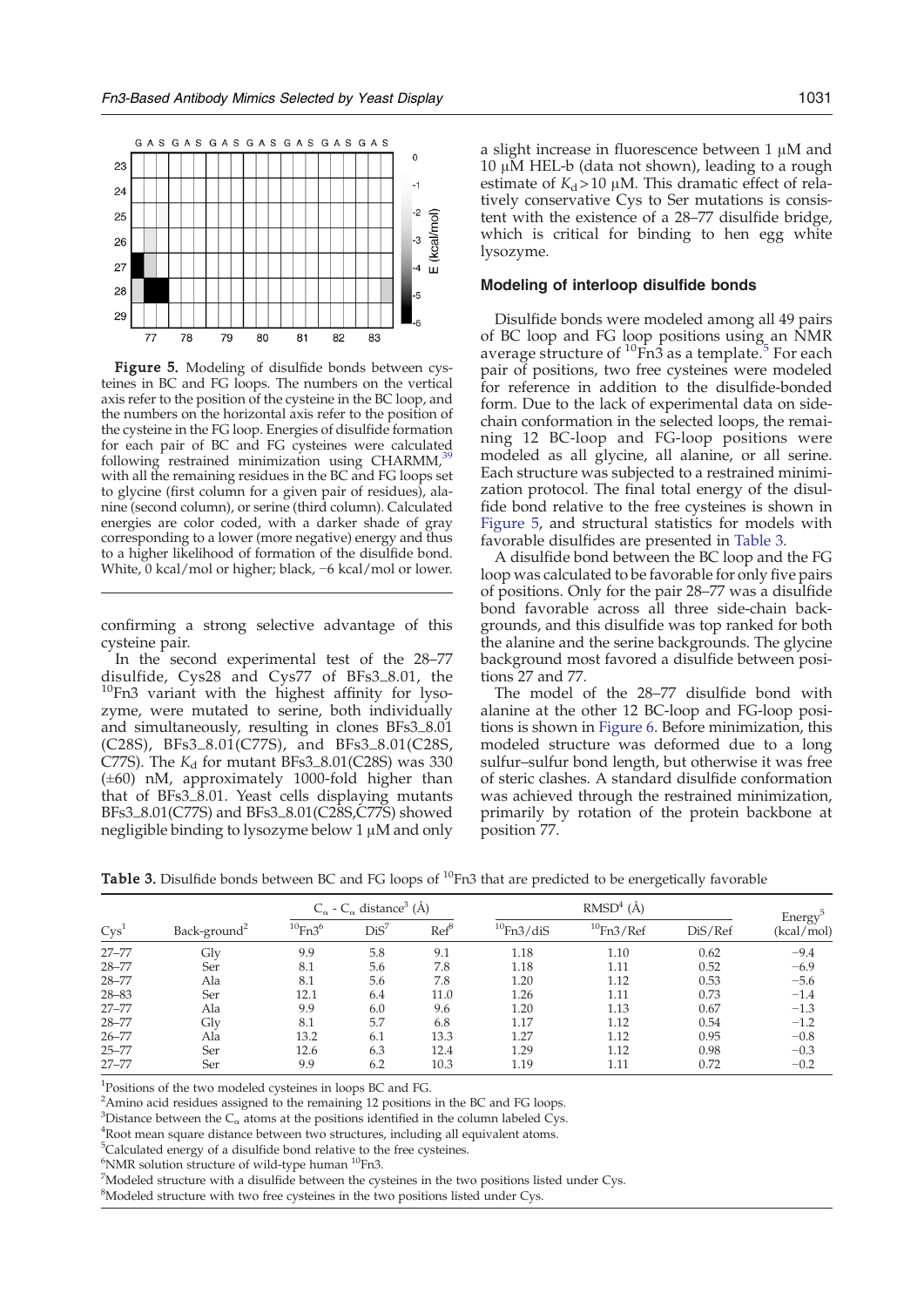<span id="page-8-0"></span>

**Figure 6.** Model of a  $^{10}$ Fn3 variant with a disulfide bond between Cys28 and Cys77, superimposed on the<br>NMR structure of wild-type <sup>10</sup>Fn3. The disulfide model was generated using harmonically restrained minimization of the NMR structure with a disulfide bond built between cysteines at positions 28 and 77 and with alanine at the other 12 positions in BC and FG loops. Dark red, FG loop in the C28–C77 model; dark blue, BC loop in the C28–C77 model; dark gray, the rest of the main chain of the C28–C77 model; yellow, disulfide bond between Cys28 and Cys77 in the C28–C77 model, excluding hydrogen atoms; light red, FG loop in wild-type <sup>10</sup>Fn3; light blue, BC loop in wild-type <sup>10</sup>Fn3; light gray, the rest of main chain of wild-type <sup>10</sup>Fn3. Side-chains are not shown for clarity.

The goal of the disulfide-bond modeling was to suggest pairs of positions that are capable of forming a disulfide bond, not to rule out pairs of positions that cannot form a disulfide bond. Several simplifications used in the calculations may result in missing a low-energy conformation that would favor a particular disulfide bond. The glycine, alanine, and serine backgrounds used in modeling are only three of  $4 \times 10^{15}$  possible sequences for each disulfide, and the minimization protocol undersamples side-chain and backbone conformational space. Nevertheless, the modeling demonstrates that disulfide bonds can be introduced between several positions on the BC and FG loops without disrupting the <sup>10</sup>Fn3 fold. The cysteine pair found in clone BF4.4, Cys28 and Cys77, corresponds to the lowest disulfide-bond energy in the alanine and serine backgrounds and to one of the two favorable disulfide-bond energies in the glycine background. Interestingly, Cys27 and Cys77, which correspond to the lowest calculated disulfide-bond energy in the glycine background, are found in another selected clone, BFs2\_4.12.

## Effect of loop length on affinity for hen egg white lysozyme of selected antibody mimics

Two lysozyme-binding antibody mimics with BC loops different in length from wild-type human  ${}^{10}$ Fn3, 2L4.1 and BFs1c4.07, were mutated to recreate wild-type–length, seven-residue BC loops. In the case of  $2\tilde{L}4.1$ , which has a deletion in the  $\tilde{B}C$ loop, a glycine was inserted either in position 23  $(2L<sub>4.1-nG</sub>)$  or in position 29  $(2L<sub>4.1-cG</sub>)$ . In the case of BFs1c4.07, which has an insertion in the BC loop, Trp23 (BFs1c4.07\_nX) or Pro3 (BFs1c4.07\_cX) was deleted. All four mutants bound hen egg white lysozyme too weakly for their binding to be quantified, but it is clear that their dissociation constants are at least 100-fold higher than those of the parent mutants (Figure 7).



Figure 7. Binding to biotinylated hen egg white lysozyme of selected antibody mimics with variant lengths of BC loop and of their derivatives with wild-type–length BC loop. Binding was quantified using flow cytometry. The BC-loop sequence of each variant is shown in brackets following its name. (a) Filled circles, 2L4.1 (WPCQLA). Filled squares, 2L4.1\_nG (GWPC-QLA). Open squares, 2L4.1\_cG (WPCQLAG). (b) Filled circles, BFs1c4.07 (WCCEYWYP). Filled squares, BFs1c4.07\_nX (CCEY-WYP). Open squares, BFs1c4.07\_cX (WCCEYWY).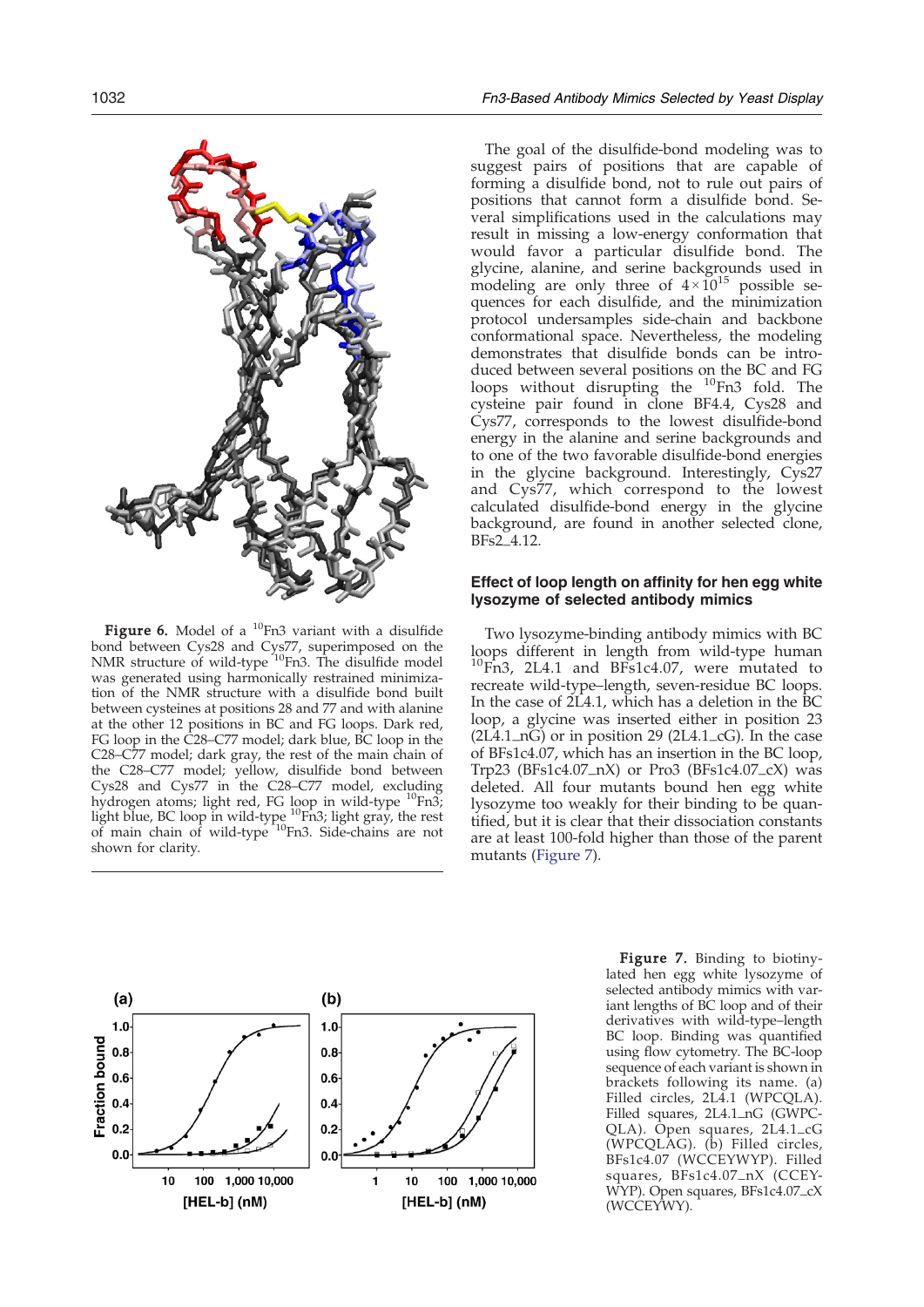## <span id="page-9-0"></span>Yeast surface display as a method for determination of dissociation constants

The display of target-binding proteins on the yeast surface makes possible rapid and accurate characterization of their binding properties without the need for separate production and purification of individual clones[.](#page-16-0)<sup>[23](#page-16-0)</sup> Previous work that has established the agreement between  $K_d$  determination by yeast surface display and other methods is summarized in Figure  $8^{23-31}$  $8^{23-31}$  $8^{23-31}$  In this study we confirmed this agreement by determining dissociation constants of the two highest affinity antibody mimics, BFs3\_8.01 and BFs3\_4.06, both using the standard yeast surface display protocol and competition with the purified, soluble antibody mimics added in solution ([Figures 2 and 4](#page-5-0)). The  $K_d$  values determined for BFs3 $\_\ 8.01$  were 350( $\pm$ 30) pM by yeast surface display and  $490(\pm 50)$  pM by soluble competition; for BFs3<sub>-4.06</sub> the  $K_d$  values were 1.6( $\pm$ 0.1) nM by yeast surface display and  $4.8(\pm 1.0)$  nM by soluble competition.

# **Discussion**

The comparative success of the four naive,  $^{10}$ Fn3based libraries in the selection of lysozyme-binding



antibody mimics provides circumstantial evidence of the relative importance of thorough sequencespace sampling versus paratope size. Compared to the library made by randomizing 7 FG residues, the libraries made by randomizing 14 residues sample a much lower fraction of their theoretical sequence space:  $2\times10^{-11}$  and  $2\times10^{-10}$  for libraries 2L14 and BF14, respectively, in contrast with  $2 \times 10^{-2}$  for library FG7 [\(Table 1](#page-2-0)); nevertheless, antibody mimics with approximately 5-fold higher affinity were selected from libraries 2L14 and BF14 than from library FG7. The doubling of the diversified area in the two-loop libraries relative to the one-loop library more than offsets the disadvantages of  $a^110^9$ -fold scarcer sampling of the sequence space.

The theoretical sequence space associated with the two-loop libraries is likely to contain many more lysozyme-binding clones than the relatively small physical representation of the two-loop (BF14) library. The two libraries constructed by randomizing 14 residues simultaneously, 7 in the BC loop and 7 in the FG loop, differed only in their complexity, which was 10-fold higher for library BF14 than for library 2L14. As expected from the 10-fold larger number of sequences tested in the selection from library BF14, the antibody mimic from this library that bound lysozyme with the highest affinity (clone BF4.4;  $K_d = 120$  nM) had a somewhat higher affinity

> Figure 8. Comparison of dissociation constants determined by yeast surface display and other methods. K<sub>d YSD</sub>, dissociation constant determined by yeast surface display; K<sub>d other</sub>, dissociation constant determined by a different method. Open circles, single-chain antibodies binding to hen egg white lysozyme;  $K_d$  determined by yeast surface display<sup>[24](#page-16-0)</sup> and fluorescence quench titration.<sup>[25](#page-16-0)</sup> Filled circles, <sup>10</sup>Fn3-based antibody mimics binding to hen egg white lysozyme described in this report;  $K_d$  determined by yeast surface display [\(Figure 2](#page-5-0), [Table 2\)](#page-4-0) and equilibrium competition titration with purified antibody mimics [\(Figure 4](#page-6-0), [Table 2\)](#page-4-0). Open squares, single-chain antibody binding to carcinoembryonic

antigen;  $K_d$  determined by yeast surface display<sup>[26](#page-16-0)</sup> and titration of mammalian-cell–displayed carcinoembryonic antigen with soluble single-chain antibody (Mike Schmidt, unpublished results). +, neutralizing single-chain antibodies binding to botulinum neurotoxin<sup>[27](#page-16-0)</sup>;  $K_d$  determined by yeast surface display and surface plasmon resonance. Filled triangles, single-chain antibodies binding to fluorescein;  $K_d$  determined by yeast surface display<sup>[28](#page-16-0)</sup> and fluorescence quenching.<sup>[29](#page-16-0)</sup> Open diamonds, single-chain antibodies binding to p53 peptides<sup>23</sup>;  $K_d$  determined by yeast surface display and surface plasmon resonance. \*, single-chain antibody binding to epidermal growth factor (EGF)<sup>[23](#page-16-0)</sup>; K<sub>d</sub> determined by yeast surface display and surface plasmon resonance. Filled square, single-chain antibody binding to xeroderma pigmentosum-complementing protein group  $A^{23}$ ;  $K_d$  determined by yeast surface display and surface plasmon resonance.  $\times$ , single-chain antibody binding to heparin-binding EGF<sup>[23](#page-16-0)</sup>; K<sub>d</sub> determined by yeast surface display and surface plasmon resonance. Filled diamonds, soluble T-cell receptors binding to staphylococcal enterotoxin  $C3^{30}$ ;  $K_d$ determined by yeast surface display and surface plasmon resonance. Open triangle, soluble T-cell receptor binding to toxic shock syndrome toxin-1 $31$ ;  $K_d$  determined by yeast surface display and surface plasmon resonance.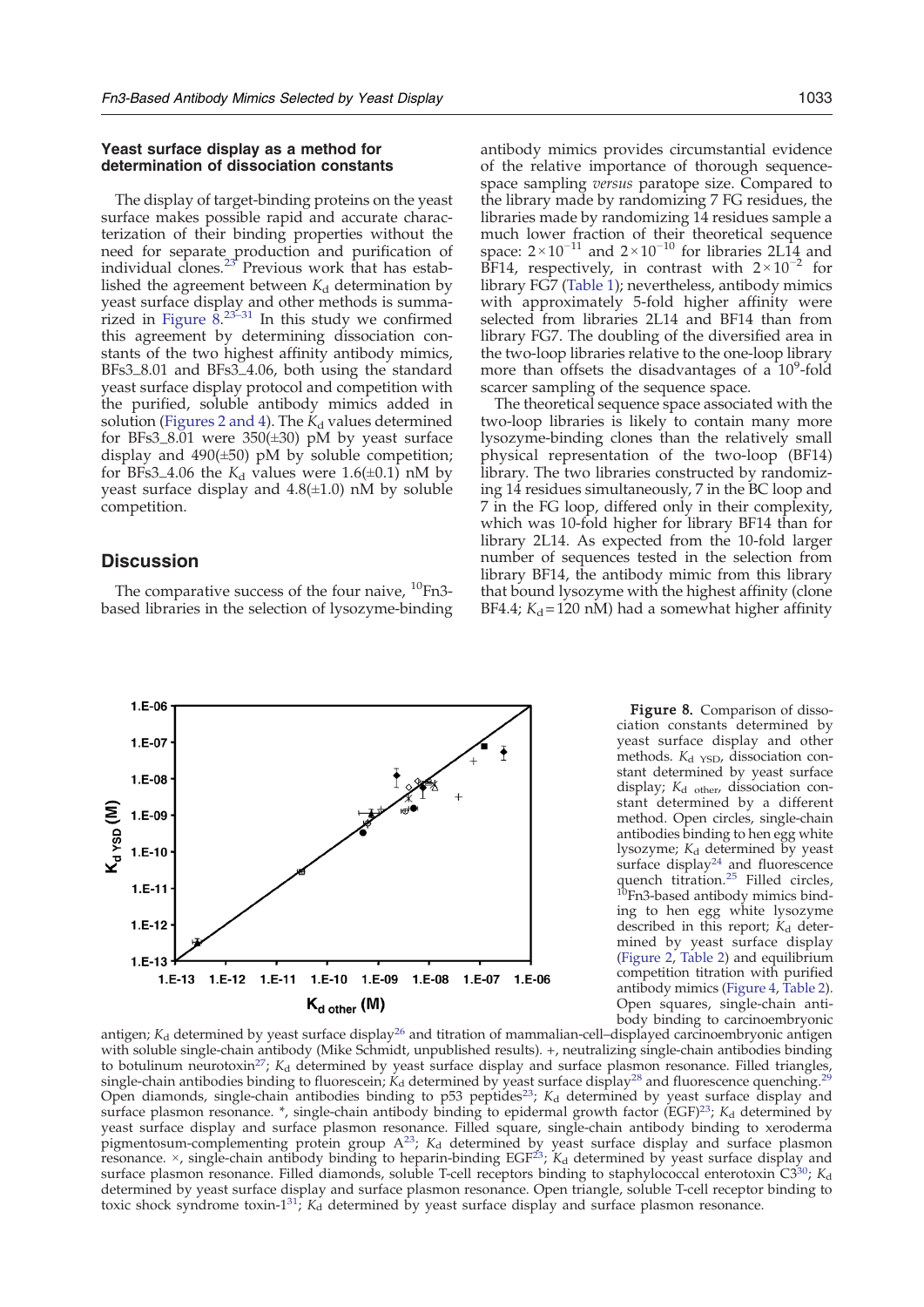than the antibody mimic selected from the smaller library (clone 2L4.1;  $K_d = 170$  nM). However, both the BF14 and the 2L14 libraries undersample theoretical diversity by over 10 orders of magnitude.

Three lysozyme-binding variants with  $K_d$  for lysozyme lower than 200 nM were found among the  $3 \times 10^8$  clones in the BF14 library, suggesting that three in  $3 \times 10^8$ , or  $10^{-8}$ , is the approximate fraction of improved clones throughout the theoretical sequence space. The fact that three separate highaffinity clones were selected makes it unlikely that their appearance was a lucky event not representative of the fraction of clones in the theorectical sequence space. Consequently, we expect that there were in the order of  $10^{10}$  such improved clones among the  $2 \times 10^{18}$  sequences theoretically possible in this randomization scheme. It would be reasonable to expect that, of these  $10^{10}$  variants with  $K_d$ lower than 200 nM, some would in fact have substantially higher affinities.

We tested this hypothesis by exploring the sequence space close to that of the BF4.4 clone, using an affinity maturation approach analogous to  $CDR$  walking in antibodies.<sup>[20](#page-16-0)</sup> When the 7 BC residues in clone BF4.4 were essentially fixed and 7 residues in loop FG were randomized again, the resulting affinity-maturation library yielded  $^{10}$ Fn3 variants with substantially higher affinity for lysozyme, including clone BFs3\_8.01 with a  $K_d$  of 350 pM, a 340-fold improvement. Clearly, at least in the case of hen egg white lysozyme, extremely high-affinity antibody mimics can be obtained by randomizing no more than 14 residues in loops BC and FG and using libraries of modest size, as long as the sampling problem is circumvented by affinity maturation. A similar affinity-maturation strategy applied to clone FG4.1, in which 7 selected residues on the FG loop were fixed and 7 residues on the BC loop were randomized, led to a smaller but significant improvement in affinity of up to 60-fold, to the lowest  $K_d$  of 10 nM.

Since libraries BC7 and FG7 were constructed by randomizing seven residues in loops BC and FG, respectively, and since they each sampled about 2% of all possible permutations of 20 amino acids in seven positions ("theoretical sequence space"), the difference in outcome of selections from these two libraries can be ascribed to the difference in structural context between the two sets of residues randomized. The fact that no lysozyme-binding <sup>10</sup>Fn3 variants were selected from library BC7, but that several related clones with dissociation constants in the order of 700 nM were selected from library FG7, suggests that the greater flexibility and accessibility of the FG loop may be an advantage in binding to lysozyme. Nevertheless, the possibility that library FG7 had a better luck of the draw cannot be eliminated due to the low sampling of their theoretical sequence space by both libraries.

The most striking feature in the sequences in lysozyme-binding antibody mimics is the prevalence of cysteine, which is present in selected clones at more than twice its frequency in naive libraries

([Figure 1](#page-3-0)). In particular, of the six antibody mimics selected from libraries with two randomized loops, 2L14 and BF14, four had at least one cysteine in both loop BC and loop FG (67% frequency). Given the 3.5% cysteine frequency in naive libraries, the probability of at least one cysteine being found, by chance, in a single loop is  $(1-(1-0.035)^7) = 22\%$ , and the probability of at least one cysteine being found, by chance, in both loops is  $0.22^2 = 4.9\%$ . The fact that the observed frequency of cysteines in both loops is more than 10-fold higher than that expected to occur by chance is consistent with a strong selective advantage of such cysteine pairs. We hypothesized that two cysteines on adjacent CDR-like loops of  $10$ Fn3 form a disulfide bond, which contributes to both thermodynamic stability of the  $^{10}$ Fn3 fold and its binding to hen egg white lysozyme. We tested the hypothesis that two cysteines on adjacent CDR-like loops of <sup>10</sup>Fn3 form a disulfide bond using structural modeling, affinity-maturation experiments, and sitedirected mutagenesis; all three approaches yielded results consistent with such a disulfide bond. We expect a final confirmation of the existence and role of the 28–77 disulfide to come from structural studies of variants with this cysteine pair in complex with lysozyme.

The most likely mechanism in which the 28–77 disulfide contributes to lysozyme binding is entropic, by reducing the flexibility of loops BC and FG in unbound BFs3\_8.01. Nevertheless, it is also possible that the disulfide itself is a part of the lysozymebinding surface on the antibody-mimic molecule. Indirect support for this possibility comes from the presence of two adjacent cysteines in the BC loop of variant BFs1c4.07 ([Table 1](#page-2-0),  $K_{d} = 10 \text{ nM}$ ), which may form a vicinal disulfide bond. $32$  Because the affinity maturation strategy that fixed the BF4.4 FG loop (except for position 77, which was randomized between serine and cysteine) and re-randomized the BC loop (in library BFs2) did not yield any mutants with a Cys28–Cys77 pair, this suggests that most of the binding energy of variant BF4.4 to lysozyme was provided by its selected BC loop or by the combination of its BC loop and the 28–77 disulfide.

Our results have several implications for future design of  $^{10}$ Fn3-based antibody libraries. First, they demonstrate that the randomization of two CDRlike loops of <sup>10</sup>Fn3, followed by affinity maturation, is sufficient to generate variants with sub-nanomolar binding to a target protein. Second, they opens the possibility of a modified, constrained <sup>10</sup>Fn3based scaffold, which would include cysteines in positions 28 and 77. Only residues 23–27, 29, and 78– 83 would be randomized to generate such constrained libraries. Whereas antibody mimics selected from these libraries would require oxidizing conditions for optimal binding, the presence of the interloop disulfide in clones BFs3\_8.01 and BFs3\_4.06 still allowed their expression in E. coli at 0.1–0.3 mg/l. Both a reduction in the number of residues randomized and the presence of the 28–77 interloop disulfide in a constrained-loop library would be expected to increase the stability and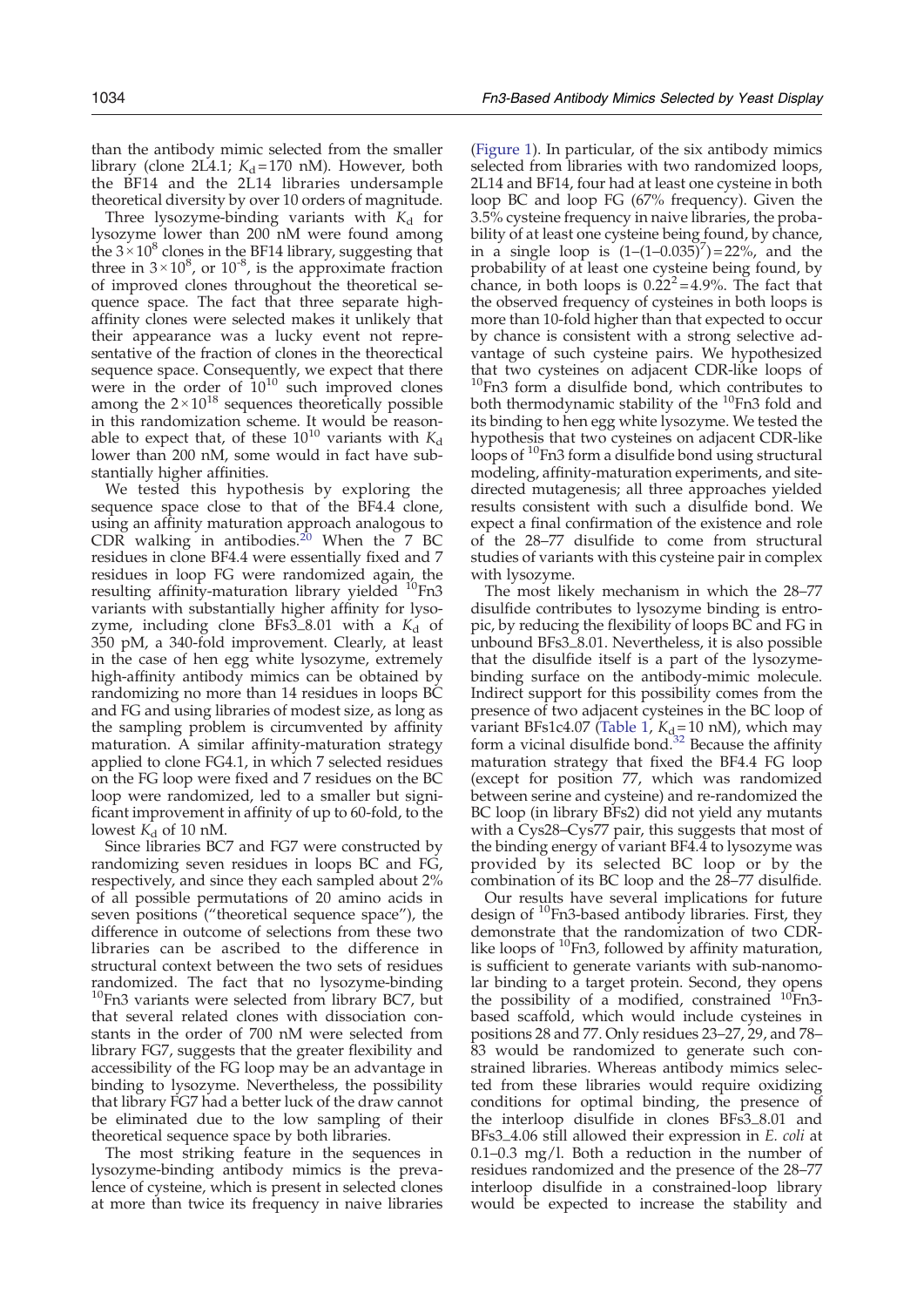solubility of selected antibody mimics. In addition, because such a library would require randomization of two fewer residues than the BF14 library, a physical library of the same size would achieve 400-fold more thorough sampling of theoretical sequence space. We expect that a <sup>10</sup>Fn3-based library with a fixed disulfide, as previously selected in the same scaffold, has a higher chance of success than did a library of human variable domains with a disulfide designed based on camel VHH structures,<sup>[33](#page-16-0)</sup> although the compatibility of the 28–77 disulfide with binding of targets other than lysozyme remains to be demonstrated. Third, our results suggest that a seven-residue BC loop may not be optimal for lysozyme binding. Lysozyme-binding clones with several single amino acid insertions and deletions in the BC loop were selected, despite the fact that clones with non–wild-type loop length were rare in the corresponding naive libraries. The affinity for lysozyme of these clones was shown to depend on the non–wild-type loop length. Future selections against this target should vary the length of the BC loop as well as its sequence. More generally, it would be useful to vary loop length as well as loop sequence in <sup>10</sup>Fn3-based libraries.

Whereas this is the first report of an interloop disulfide bond selected in  $10$ Fn3-based antibody mimics, analogous disulfides have been discovered in naturally evolved variable antibody domains from camelids (llamas and camels)<sup>[16,19](#page-16-0)</sup> and in new antigen receptors from cartilaginous fish (sharks, skates, rays, and chimaeras). $17,18$  In contrast to variable domains produced by the immune systems of most other animals, which bind antigens in  $V_H$ / VL pairs, camelid and new-antigen-receptor variable domains bind antigens singly. A possible explanation for the prevalence of interloop disulfides in these domains is that the added structural constraint of an inte[rloop](#page-17-0) disulfide contributes to domain stability[,](#page-16-0)[18,](#page-16-0)34–<sup>36</sup> rigidity of the antigen-binding site, $16,34,36$  $16,34,36$  or structural diversity, $17,34,35$  $17,34,35$  $17,34,35$  $17,34,35$  all of which may contribute to antigen binding. The evolutionary distance between camelids and cartilaginous fish and the rarity of interloop disulfides in non-camelid mammals suggest that the interloop disulfides present in both types of singlevariable-domain antibodies arose by convergent evolution.<sup>[18](#page-16-0)[,36](#page-17-0)</sup>

Our *in vitro* selection of  $^{10}$ Fn3-based antibody mimics is the third example of convergent evolution to an interloop disulfide under pressure of antigen binding by a single-domain, immunoglobulin-like structure. Furthermore, this is the first system in which the role of such a disulfide bond has been tested experimentally by demonstrating the loss of antigen binding when the disulfide is disrupted by site-directed mutagenesis and the tendency of the system to re-evolve the disulfide after the cysteine positions are randomized during affinity maturation. We expect that the analogous interloop disulfides in natural camelid and shark antibodies will prove similarly critical for their antigen binding.

# Materials and Methods

#### Library and vector construction

Oligonucleotides used in the construction of  $^{10}$ Fn3based libraries are listed in [Table 4](#page-12-0). Those oligos that contained randomized regions were synthesized by TriLink (San Diego, CA) from mixtures of triphosphoramidites designed to equalize the probability of incorporating a codon for each of the 20 amino acid residues (Glen Research, Sterling, VA). The remaining oligonucleotides were purchased from ThermoElectron (Ulm, Germany) or MWG Biotech (High Point, NC). The strategy used to construct the library is outlined in [Figure 9](#page-13-0)(d). Pairs of oligonucleotides were annealed and extended using Hot Start KOD polymerase (Novagen, San Diego, CA; 1 U/50 μL) in  $1\times$  reaction buffer, 0.2 mM dNTPs, 1 mM MgS04, 1 M betaine, 3% dimethylsulfoxide. The thermocycling program included 2 min at 95 °C; 10 cycles of 30 s at 94 °C, 30 s at 58 °C, and 1 min at 68 °C; and 10 min at 68 °C.

The first set of annealing/extension reactions was performed in four tubes of  $\overline{50}$   $\mu$ L each, with two oligonucleotides in each tube: Tube a contained 20 pmol a1 and 10 pmol a2; tube b contained 10 pmol b3 (or b3Rt) and 20 pmol b4; tube c contained 20 pmol c5 and 10 pmol c6; and tube d contained 10 pmol d7 (or d7Rt) and 20 pmol d8. Randomized oligo b3Rt was used in the construction of libraries BC7, 2L14, BF14, and BFs2 and randomized oligo d7Rt was used in the construction of libraries FG7, 2L14, BF14, BFs1, and BFs3. In the second set of annealing/ extension reactions, the resulting contents of tube a were combined with those of tube b and the contents of tube c were combined with those of tube d, and the annealing/ extension thermocycling protocol was repeated. The products from tubes ab and cd were diluted  $1/10$  with dH<sub>2</sub>O. In the third set of annealing/extension reactions, 40 μL each of the two diluted products was combined with fresh PCR reagents in a total volume of 200 μL and then annealed and extended as above, yielding 2–20 μg of full-length, doublestranded DNA encoding a <sup>10</sup>Fn3-derived library. Finally, 2 μg of the product was amplified 10 to 100-fold using a 100× molar excess of PCR primers p1 and p8, in a total volume of 1.5–2 mL, using the thermocycling program described above with 20 annealing/extension cycles.

Plasmid pCTf1f4 includes the constant regions of <sup>10</sup>Fn3 upstream of the BC loop and downstream of the FG loop, separated by recognition sites of restriction enzymes NcoI, SmaI, and NdeI. It was constructed by annealing and extending oligonucleotides v1 and  $v2$  [\(Table 4](#page-12-0)) as described above, digesting the product with NheI and BamHI, and ligating it between the NheI and BamHI sites of vector pCTcon.<sup>[21,22](#page-16-0)</sup>

To transform each DNA-fragment library into S. cerevisiae, 20 μg of pCTf1f4 digested by NcoI, SmaI, and NdeI was combined with 60 μg of the DNA fragment encoding a full-length library and 1 mL electrocompetent EBY100 yeast. After electroporation in 200-μL aliquots, the yeast culture was grown in 500 mL of selective medium SD-CAA, pH 4.5, 50 μg/mL kanamycin, 100 U/mL penicillin G, and 200 U/mL streptomycin and character-ized as described previously.<sup>[21](#page-16-0),[22](#page-16-0)</sup> The number of transformants obtained for each library was  $3.8 \times 10^7$  for library BC7;  $4.0 \times 10^7$  for library FG7;  $5.3 \times 10^7$  for library 2L14;  $5.2\!\times\!10^8$  for library BF14;  $9.3\!\times\!10^7$  for library BFs1;  $1.6\!\times\!10^8$ for library BFs2; and  $5.2 \times 10^7$  for library BFs3.

Between 20 and 60 independent clones from each library were sequenced to confirm library design and to characterize the distribution of amino acid residues in the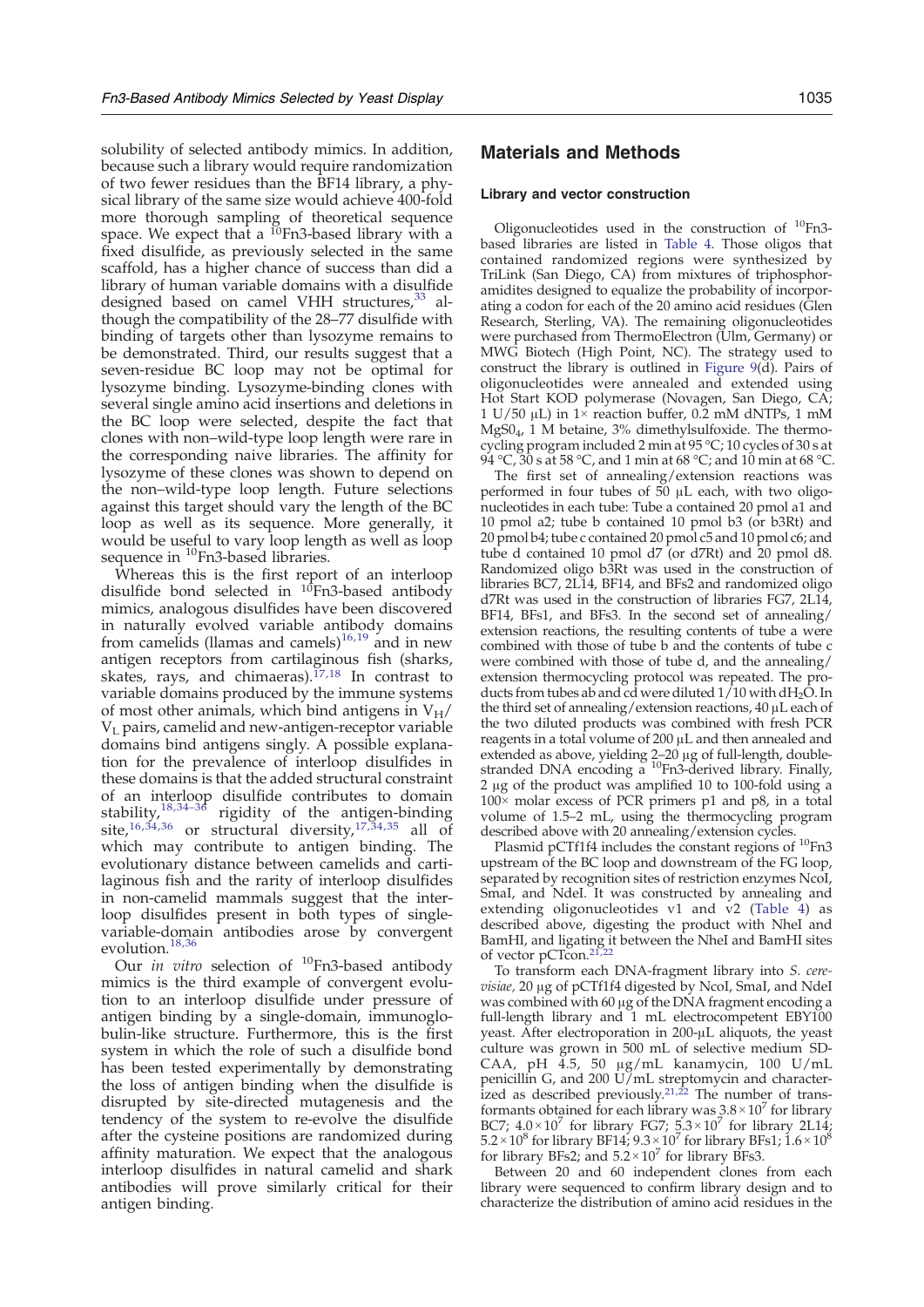| Name       | Sequence                                                                                                 | Use                                        |
|------------|----------------------------------------------------------------------------------------------------------|--------------------------------------------|
| v1         | GACTGAGCTAGCGTTTCTGATGTTCCGAGGGACCTGGAAG<br>TTGTTGCTGCGACCCCCACCAGCCTACTGATCAGCTGGCC<br>ATGGATCTGCCCCGGG | pCTf1f4                                    |
| v2         | CGTCATGGATCCCTGGGATGGTTTGTCAATTTCTGTTCGGT<br>AATTAATGGAAATTGGCTTGCTGCTCATATGCGTCGCCCC<br>GGGGCAGATCCATGG | pCTf1f4                                    |
| al         | GACTGAGCTAGCGTTTCTGATGTTCCGAGGGACCTGGAAG<br><b>TTGTTGCTGC</b>                                            | All libraries                              |
| a2         | CCAGCTGATCAGTAGGCTGGTGGGGGTCGCAGCAACAAC<br><b>TTCCAGGTC</b>                                              | All libraries                              |
| b3         | CCAGCCTACTGATCAGCTGGGATGCTCCTGCTGTCACAGTG<br>AGATATTACAGGATCACTTACGG                                     | FG7                                        |
| b4         | GGCACAGTGAACTCCTGGACAGGGCTATTTCCTCCTGTTTC<br><b>TCCGTAAGTGATCCTGTAATATC</b>                              | All libraries                              |
| c5         | GTCCAGGAGTTCACTGTGCCTGGGAGCAAGTCTACAGCTA<br>CCATCAGCGGCCTTAAACCTG                                        | All libraries                              |
| c6         | GTGACAGCATACACAGTGATGGTATAATCAACTCCAGGTT<br>TAAGGCCGCTGATG                                               | All libraries                              |
| d7         | CCATCACTGTGTATGCTGTCACTGGCCGTGGAGACAGCCCCG<br>CAAGCAGCAAGCCAATTTCCATTAATTAC                              | BC7                                        |
| d8         | CGTCATGGATCCCTGGGATGGTTTGTCAATTTCTGTTCGGT<br>AATTAATGGAAATTGGCTTGC                                       | All libraries                              |
| p1<br>р8   | GACTGAGCTAGCGTTTCTGATG<br>CGTCATGGATCCCTGGGATG                                                           | All libraries<br>All libraries             |
| b3Rt       | CCAGCCTACTGATCAGCTGGXXXXXXXAGATATTACAGGAT<br>CACTTACGG <sup>1</sup>                                      | BC7, BF14, 2L14, BFs1, BFs2                |
| d7Rt       | CCATCACTGTGTATGCTGTCACTXXXXXXXAGCAGCAAGCC<br>AATTTCCATTAATTAC <sup>1</sup>                               | FG7, BF14, 2L14, BFs3                      |
| d7s1       | CCATCACTGTGTATGCTGTCACTTGGTGGGACTGGGAACA<br>GGCTAGCAGCAAGCCAATTTCCATTAATTAC                              | BF <sub>s1</sub>                           |
| d7s2       | CCATCACTGTGTATGCTGTCACTTSCTACTCGGTCTTCAACT<br>ATAGCAGCAAGCCAATTTCCATTAATTAC <sup>2</sup>                 | BFs2                                       |
| b3s3       | CCAGCCTACTGATCAGCTGGTGGACTGCTCATTACTSCGAC<br>AGATATTACAGGATCACTTACGG <sup>2</sup>                        | BFs3                                       |
| b3_gwpcqla | CCAGCCTACTGATCAGCTGGGGATGGCCTTGTCAACTAGC<br>TAGATATTACAGGATCACTTACGG                                     | $2L4.1-nG$                                 |
| b3_wpcqlag | CCAGCCTACTGATCAGCTGGTGGCCTTGTCAACTAGCTGG<br>AAGATATTACAGGATCACTTACGG                                     | $2L4.1\_\text{c}$ G                        |
| d7_rmgmaec | CCATCACTGTGTATGCTGTCACTCGTATGGGTATGGCTGA<br>ATGTAGCAGCAAGCCAATTTCCATTAATTAC                              | 2L4.1_nG, 2L4.1_cG                         |
| b3_cceywyp | CCAGCCTACTGATCAGCTGGTGCTGTGAATACTGGTACCC<br>TAGATATTACAGGATCACTTACGG                                     | BFs1c4.07_nX                               |
| b3_wcceywy | CCAGCCTACTGATCAGCTGGTGGTGCTGTGAATACTGGTA<br>CAGATATTACAGGATCACTTACGG                                     | $BFs1c4.07_cX$                             |
| d7_wwdweqa | CCATCACTGTGTATGCTGTCACTTGGTGGGACTGGGAACA<br>AGCAAGCAGCAAGCCAATTTCCATTAATTAC                              | BFs1c4.07_nX, BFs1c4.07_cX                 |
| b3_wtahycd | CCAGCCTACTGATCAGCTGGTGGACTGCACACTACTGTGA<br>TAGATATTACAGGATCACTTACGG                                     | BFs3_8.01(C77S)                            |
| b3_wtahysd | CCAGCCTACTGATCAGCTGGTGGACTGCACACTACTCAG<br>ATAGATATTACAGGATCACTTACGG                                     | BFs3_8.01 (C28S),                          |
| d7_cydseww | CCATCACTGTGTATGCTGTCACTTGTTACGATTCGGAATG<br>GTGGAGCAGCAAGCCAATTTCCATTAATTAC                              | BFs3_8.01 (C28S,C77S)<br>BFs3_8.01 (C28S), |
| d7_sydseww | CCATCACTGTGTATGCTGTCACTTCATACGATTCGGAATG<br>GTGGAGCAGCAAGCCAATTTCCATTAATTAC                              | BFs3_8.01 (C77S),<br>BFs3_8.01 (C28S,C77S) |

<span id="page-12-0"></span>Table 4. Oligonucleotides used in construction of <sup>10</sup>Fn3-based antibody-mimic libraries and mutants

 ${}^{1}X$ , equimolar mixture of triphosphoramidites encoding all 20 amino acids. <sup>2</sup>S, equimolar mixture of C and G.

randomized positions of naive libraries. This distribution of amino acid residues is determined by the distribution of triphosphoramidites in the randomized positions in oligonucleotides b3Rt, which encodes the randomized loop BC, and d7Rt, which encodes the randomized loop FG (Table 4). Consistent with the use of the same triphosphoramidite mixture to synthesize the two randomized oligos, the codon distribution was the same for both randomized loops. The distribution shown in the white bars of Figure  $1(a)$  was derived by combining the information from all randomized clones sequenced, including 798 positions evenly distributed between the two randomized oligonucleotides.

The complexity of each library was estimated based on the number of transformants obtained and on the proportion of full-length, <sup>10</sup>Fn3-like clones identified by sequencing (Results, [Table 1\)](#page-2-0).

## Selection for binding to hen egg white lysozyme using magnetic bead sorting

For all selections, yeast cultures harboring libraries of 10Fn3-based antibody mimics were induced for 18 h at 30 °C in galactose-containing medium (90% SG-CAA/ 10% SD-CAA, 50 μg/mL kanamycin, 100 U/mL penicillin G, 200 U/mL streptomycin). $21,22$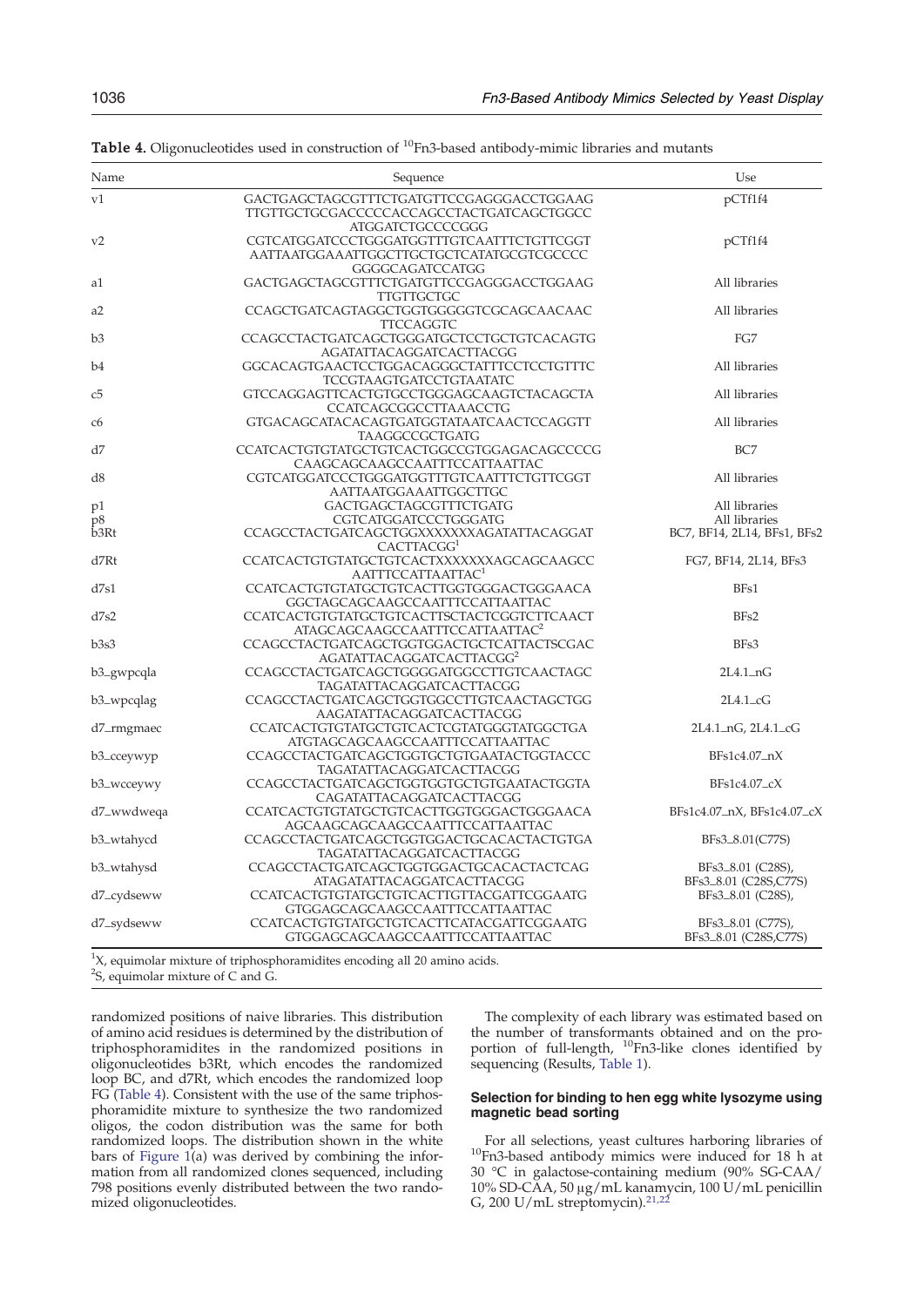<span id="page-13-0"></span>

The first round of selection was performed using magnetic beads (MACS), which allowed the sorting of cultures of  $>10^9$  yeast cells. The starting cultures contained the larger of  $10^6$  or  $10 \times$  representation of the library of induced yeast cells. The yeast was washed with 25 mL of ice-cold phosphate-buffered saline (PBS), pH 7.4, 2 mM ethylenediaminetetraacetic acid (EDTA), 0.5% bovine serum albumin (BSA) and then incubated in 5 mL of the same buffer containing 1 μM biotinylated hen egg white lysozyme (Sigma, St. Louis, MO) for 1 h at room temperature with gentle rotation. Following the incubation, the sample was chilled on ice, washed with 25 mL of ice-cold PBS, pH 7.4, 2 mM EDTA, 0.5% BSA and resuspended in 2.5 mL of the same buffer. A 100-μL aliquot of Anti-Biotin MicroBeads (Miltenyi Biotec, Auburn, CA) was added to the yeast and incubated on ice for 10 min. Ice-cold PBS, pH 7.4, 2 mM EDTA, 0.5% BSA was added to the sample to a total volume of 25 mL immediately before it was subjected to separation on an AutoMACS Cell Separator (Miltenyi Biotec), using the preset program for positive selection of rare cells (possel\_s). Selected cells were collected in 6 mL SD-CAA, pH 4.5, 50 μg/mL kanamycin, 100 U/mL penicillin G, 200 U/mL streptomycin; quantified by serial dilution

Figure 9. Construction of antibody-mimic libraries based on human <sup>10</sup>Fn3 for yeast surface display. (a) Yeast surface display vector pCTf1f4 contains the invariant human 10Fn3 sequences N-terminal of the BC loop (f1) and C-terminal of the FG loop (f4), separated by NcoI, NdeI, and SmaI restriction sites. Digestion of pCTf1f4 with NcoI, NdeI, and SmaI (b) generates a linearized, gapped version of the plasmid (c). (d) Overlapping construction oligonucleotides a1–d8 were used in a series of PCR-like annealing/extension reactions (e) to yield a synthetic piece of DNA that encodes a full-length, 10Fn3 like construct (f). The blue section of primer b3 and the red section of primer d7 indicate the sequence encoding the stretches of seven amino acid residues that were randomized in the BC and FG loops, respectively, to generate libraries of variant sequences. The nested boxes in (d) show the order in which construction oligos and DNA fragments resulting from their extension were combined. Linearized plasmid pCTf1f4 (c) and synthetic,  ${}^{10}$ Fn3-derived insert (f) were co-transformed into electrocompetent EBY100 S. cerevisiae, resulting in in vivo homologous recombination (g) driven by the 40-nucleotide overlaps between the plasmid and the insert in f1 and f4 regions and thus in the incorporation of the insert into the

followed by plating on SD-CAA agar plates; and grown in 50 mL of the same medium for 2 days at 30 °C.

plasmid.

## Selection for binding to hen egg white lysozyme using fluorescence-activated cell sorting

The remaining seven rounds of selection were performed by FACS, starting with  $2 \times 10^6$  to  $3 \times 10^6$  induced yeast cells. The yeast was washed with 1 mL PBS, pH 7.4, 0.1% BSA, resuspended in 100 μL of the same buffer containing biotinylated hen egg white lysozyme (Lysozyme-Biotin Caproyl; Sigma), and incubated at room temperature with gentle rotation for 3 h (for 1 nM HEL-b) or for 1 h (for all other concentrations of HEL-b).

After being washed with 1 mL of ice-cold PBS, pH 7.4, 0.1% BSA, the cells were labeled with primary and secondary antibodies as described previously.<sup>[21](#page-16-0),[22](#page-16-0)</sup> All antibody and streptavidin-based reagents were obtained from Molecular Probes (Eugene, OR). Chicken anti-c-myc primary antibody and fluorescentlabeled goat antichicken secondary antibody were used to label the yeast for surface display of c-myc–tagged antibody mimics, and fluorescent- labeled streptavidin or anti-biotin antibody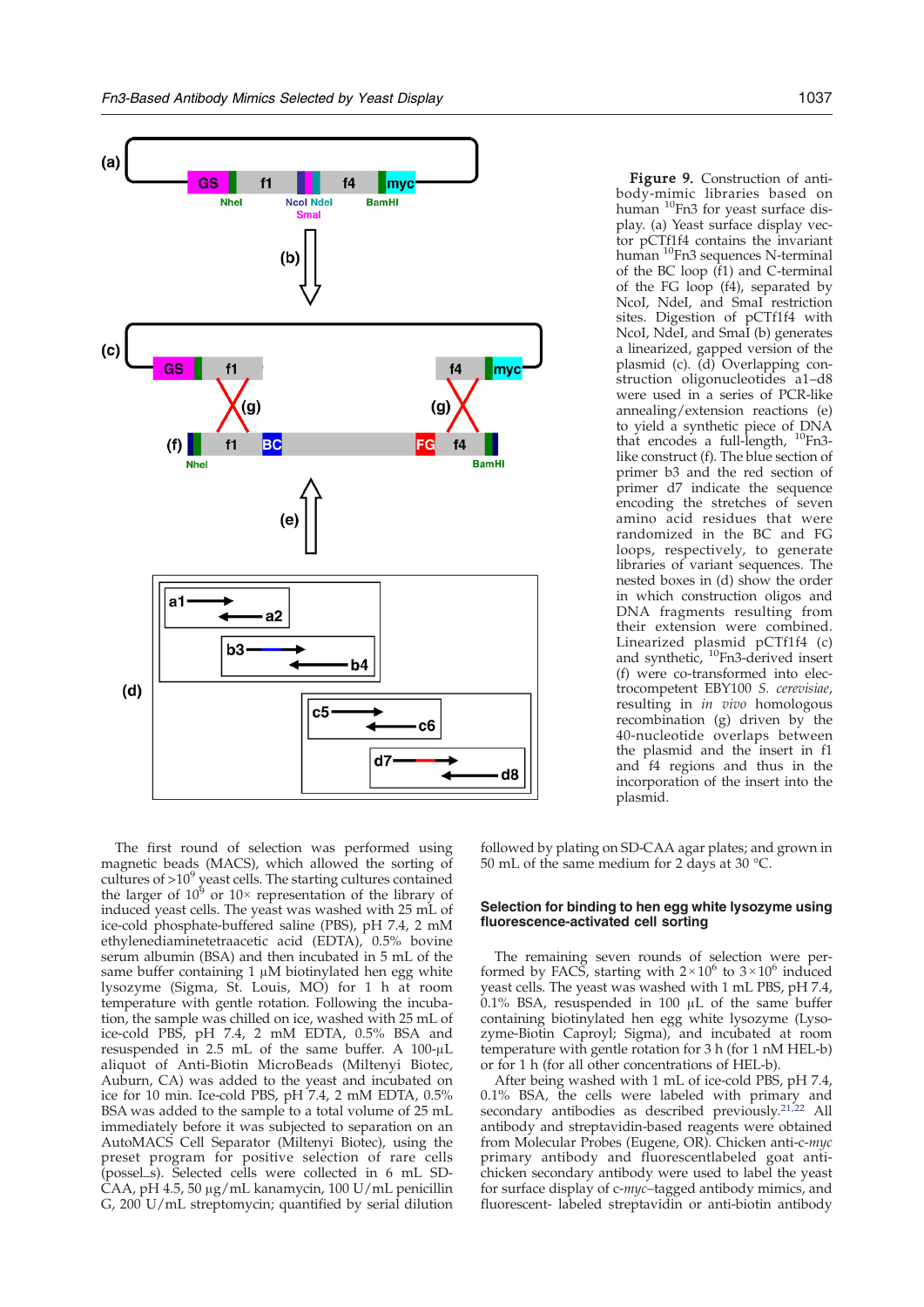was used to label HEL-b associated with lysozymebinding antibody mimics. The first FACS sort was performed on yeast cells labeled with Alexa-633–conjugated goat anti-chicken antibody and Alexa-488–conjugated murine anti-biotin antibody, and the remaining FACS sorts were performed on yeast cells labeled with Alexa-488–conjugated goat anti-chicken antibody and Alexa-633 conjugated streptavidin (Molecular Probes).

Double-labeled yeast cells were sorted on a Becton– Dickinson Aria high-speed cell sorter with 488 and 635 nM lasers, at 6000–10,000 cells/s. Gates were adjusted to collect the yeast cells with the highest 0.1-1% of HÉL-b-associated signal (Alexa 488 in the first FACS sort and Alexa 633 in the remaining six FACS sorts) and in the top half of expressionassociated signal (Alexa 633 in the first FACS sort and Alexa 488 in the remaining six FACS sorts), as shown in [Figure 3](#page-6-0). Duplicate samples labeled with the same antibody and streptavidin reagents, but in the absence of HEL-b (e.g., Figure  $3(b)$  and  $\ddot{d}$ ), were used to avoid selecting the cells that bound detection reagents instead of lysozyme.

For all libraries, the first two FACS sorts were performed on yeast labeled with 1 μM HEL-b. Once a population of cells was observed that was labeled with Alexa 633 in the presence (e.g., [Figure 3](#page-6-0)(a) and (c)) but not in the absence (e.g., [Figure 3\(](#page-6-0)b) and (d)) of HEL-b, the concentration of HEL-b in the subsequent round was decreased by an order of magnitude. For library BC7, only three FACS sorts were performed, with all induced yeast samples labeled with 1 μM HEL-b. For libraries FG7, 2L14, BF14, and BFs1, the seven FACS sorts were performed on yeast labeled at the following concentrations of HEL-b: 1 μM, 1 μM, 1 μM, 100 nM, 100 nM, 10 nM, 10 nM. For library BFs2, the first five FACS sorts were performed on yeast labeled at 1 μM HEL-b, followed by two FACS sorts on yeast labeled with 100 nM HEL-b. For library BFs3, the seven FACS sorts were performed on yeast labeled at the following concentrations of HEL-b: 1 μM, 1 μM, 100 nM, 10 nM, 1 nM, 1 nM, 1 nM.

Selected cells were collected in 0.5 mL of SD-CAA, pH 4.5, 50 μg/mL kanamycin, 100 U/mL penicillin G, and 200 U/mL streptomycin. The collected cells were grown to saturation in 5 mL of the same medium, with shaking, for 2 days at 30 °C, before being induced and labeled for the next round of sorting.

#### Sequencing of selected antibody mimics

Sequences of selected populations were determined both after four rounds of selection (one MACS sort followed by three FACS sorts) and after eight rounds of selection (one MACS sort followed by seven FACS sorts). Plasmid DNA was extracted from 1 mL of saturated culture of each selected yeast population using a Zymoprep kit (Zymo Research, Orange, CA), and  $\tilde{1}$   $\mu$ L of the plasmid was transformed into competent XL1-Blue E. coli (Stratagene, La Jolla, CA). Plasmid minipreps were prepared and sequenced for between 20 and 34 colonies for each selected population ([Table 2\)](#page-4-0). Plasmids with sequence that was found in more than 10% of all sequenced clones in a given selected population were transformed back into EBY100 S. cerevisiae for further characterization of single clones.

### Expression and purification of selected antibody mimics

The genes encoding residues 1–101 of clones BFs3\_8.01 and BFs3\_4.06 followed by a C-terminal hexahistidine purification tag were cloned into the pET-24b vector (Novagen, San Diego, CA) and the construct was

transformed into BL21(DE3) pLysS E. coli (Invitrogen, Carlsbad, CA). Five hundred milliliters of Luria–Bertani medium with 50 μg/mL kanamycin and 34 μg/mL chloramphenicol was inoculated with an overnight culture and grown at 37 °C with rotation at 225 rpm to an  $A_{600}$  of 0.1–0.2. Protein expression was induced with 0.5 mM IPTG for 18–24 h at  $30^{\circ}$ C at 225 rpm. Cells were collected by centrifugation at 3000g for 20 min, resuspended in 50 mL of lysis buffer (50 mM sodium phosphate, pH 8.0, 0.5 M NaCl, 5% glycerol, 5 mM CHAPS, 25 mM imidazole, and 1× Complete EDTA-free protease inhibitor cocktail (Roche, Indianapolis, IN)), and sonicated on ice for 90 s. Cell lysate was centrifuged at 19,000g for 40 min to isolate the soluble fraction. Five milliliters of TALON Superflow Metal Affinity Resin (Clontech, Mountain View, CA) was pre-equilibrated with wash buffer No. 1 (50 mM sodium phosphate, pH 8.0, 0.5 M NaCl, 5% glycerol, and 25 mM imidazole), added to the soluble fraction, and mixed for 1 h at 4 °C. The loaded resin was washed with 50 mL each of wash buffer No. 1 and wash buffer No. 2 (PBS, pH 7.4, and 25 mM imidazole). Histidine-tagged  ${}^{10}$ Fn3-based antibody mimic was eluted with 10-mL fractions of elution buffer (PBS, pH 7.4, and 500 mM imidazole), dialyzed extensively against PBS, pH 7.4, and concentrated to 0.5 mL with an Amicon Ultra centrifugal filter with a 5-kDa membrane (Millipore, Billerica, MA). Monomeric protein was isolated via gel filtration on a Superdex 75 HR10/300 column (Amersham Pharmacia Biotech, Piscataway, NJ). The yield of BFs3\_8.01 was 0.3 mg/L of bacterial culture, and the yield of BFs3\_4.06 was 0.1 mg/L.

## Measurement of affinity for hen egg white lysozyme for selected antibody mimics

Affinity of selected antibody mimics was determined using yeast surface display according to established protocols.<sup>[21,22](#page-16-0)</sup> Briefly, yeast cultures harboring pCTderived plasmids encoding single selected clones of <sup>10</sup>Fn3-based antibody mimics were induced and washed as described above. Aliquots of induced yeast cultures were incubated for  $14-18$  h at  $25$  °C, with shaking, with 0.05–10,000 nM HEL-b. After incubation, the samples were chilled on ice, washed with 500 μL of ice-cold PBS, pH 7.4, 0.1% BSA, and incubated for 15 min on ice, shielded from light, in 50 μL of the same buffer containing 10 μg/mL Rphycoerythrin–conjugated streptavidin (Molecular Probes). The samples were then washed with 500 μL of ice-cold PBS, pH 7.4, 0.1% BSA, and analyzed on a Coulter Epics XL flow cytometer. F\_dis, the mean fluorescence of the yeast population that displays the <sup>10</sup>Fn3 variant at a particular concentration of HEL-b, was used as a measure of [Fn3:HEL-b], the concentration of the complex between the yeast-displayed Fn3 and biotinylated lysozyme:

Fractional occupancy =  $[Fn3:HEL-b]/[Fn3]_0$  $=(F_{\text{d}}\cdot\text{d}s - F_{\text{d}}\cdot\text{d}s_{\text{d}}\cdot\text{d}s_{\text{d}})/F_{\text{d}}\cdot\text{d}s_{\text{d}}$ 

 $[Fn3: HEL-b]/[Fn3]_0 = [HEL-b]/(K_d + [HEL-b])$ 

 $\Rightarrow$  (*F* $\Delta$ dis – *F* $\Delta$ dis $\Delta$ min $\Delta$ *)* /*F* $\Delta$ dis $\Delta$ max  $=$  [HEL-b]/( $K_d$  + [HEL-b])

 $\gamma = \frac{F_{\text{obs}} - F_{\text{obs}}}{\sqrt{K}} = \frac{F_{\text{obs}} - F_{\text{obs}}}{\sqrt{K}} = \frac{F_{\text{obs}} - F_{\text{obs}}}{\sqrt{K}}$  $/(K_d + [HEL-b])$ 

Non-specific binding of lysozyme at concentrations above 10 μM to yeast cells (data not shown) and limited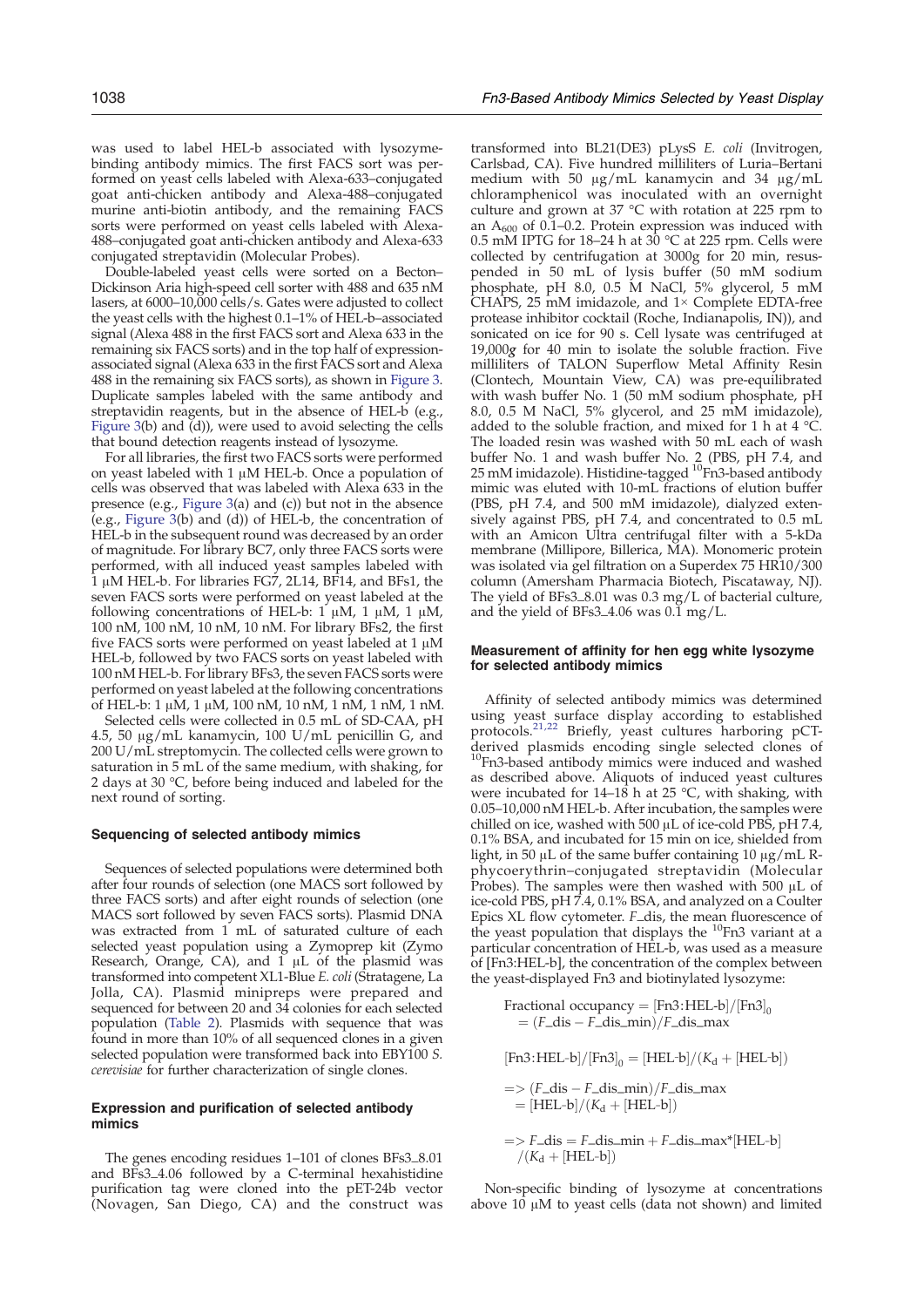<span id="page-15-0"></span>availability of biotinylated lysozyme precluded accurate determination of dissociation constants higher than 500 nM.

The affinity of selected antibody mimics was also determined by an equilibrium competition titration, in which purified antibody mimic was titrated for its ability to compete for binding to biotinylated lysozyme with a yeastdisplayed antibody mimic. Yeast harboring a pCT-derived plasmid encoding for BFs3\_8.01 was induced and washed as described above. Cells were resuspended in 100 μL of PBS, pH 7.4, 0.1% BSA, 1.0 nM HEL-b, and 0.01–500 nM purified 10Fn3-based antibody mimic. Samples were incubated at 25  $\degree$ C for 24 h, labeled with R-phycoerythrin– conjugated streptavidin, as described above for yeast surface display titrations, and analyzed by flow cytometry.

The equilibrium competition experiment consists of two equilibria, the equilibrium between the surface-displayed 10Fn3 variant BFs3\_8.01 and HEL-b, and the equilibrium between purified, soluble <sup>10</sup>Fn3 variant (BFs3\_8.01 or BFs3\_4.06) and HEL-b. Assuming a two-state binding model for both interactions, mean fluorescence data were fit with four parameters:  $K_d$  of surface-displayed Fn3,  $K_d$ of soluble Fn3, minimum fluorescence, and maximum fluorescence. The  $K_d$  of surface-displayed Fn3 variant BFs3\_8.01 was previously measured as described above, and the remaining three parameters were fit using a leastsquares method.

## Competition for binding to selected antibody mimics FG4.1 and BF4.4 among biotinylated hen egg white lysozyme, unbiotinylated hen egg white lysozyme, and biotin

To compare the binding epitopes of lysozyme-binding variants FG4.1 and BF4.4, yeast displaying each variant was incubated with HEL-b at the concentration equal to its  $K_{d}$ , as well as with an equimolar amount,  $10\times$ ,  $100\times$ , or 1000× excess of either unbiotinylated HEL or biotin. After a 2-h incubation at 25  $\degree$ C, the samples were washed and analyzed on a Coulter Epics XL flow cytometer as described above.

## Construction of wild-type  $10$ Fn3 and of mutants of selected antibody mimics

Wild-type <sup>10</sup>Fn3 and mutants of selected antibody mimics were constructed from synthetic oligonucleotides using a process analogous to library construction described in [Figure 9,](#page-13-0) except that defined oligonucleotides were used instead of oligonucleotides with randomized regions ([Table 4\)](#page-12-0).

Lysozyme-binding variant BFs3\_8.01, which contains cysteines in positions 28 and 77, was mutated to replace either or both of the cysteines with serine, generating mutants BFs3\_8.01(C28S), BFs3\_8.01(C77S), and BFs3\_8.01 (C28S,C77S).

In addition, lysozyme-binding variants 2L4.1, which contains a deletion in the BC loop, and BFs1c4.07, which contains an insertion in the BC loop, were mutated to wild-type BC loop length with minimal perturbation in loop sequence. Mutants 2L4.1\_nG and 2L4.1\_cG contain a single-glycine insertion at the N-terminal and C-terminal end of the 2L4.1 BC loop, resulting in BC loops GWPCQLA and WPCQLAG, respectively. Mutants BFs1c4.07\_nX and BFs1c4.07\_cX contain single-residue deletions at the N-terminal and C-terminal ends of the BFs1c4.07 BC loop, resulting in BC loops CCEYWYP and WCCEYWY, respectively.

Oligonucleotides used in construction of the mutants are listed in [Table 4](#page-12-0). Plasmids encoding the mutants were transformed into EBY100 S. cerevisiae, and lysozymebinding properties of the mutants were quantified as described above.

#### Modeling of disulfide bonds

The NMR restrained energy-minimized average structure of the 10th type III module of human fibronectin (PDB code  $1TTG$ <sup> $>$ </sup> was prepared for computational modeling by removing all water molecules and building on hydrogen<br>atoms using the HBUILD facility<sup>[37](#page-17-0)</sup> and the param22 all-atom parameter set<sup>[38](#page-17-0)</sup> in CHARMM.<sup>39</sup> Disulfide bonds were modeled among all 49 pairs of BC-loop and FG-loop positions. For each pair of positions, two models were created: one with a disulfide bond and one with two free cysteines. The remaining 12 positions in the BC and FG loops were modeled as all glycine, all alanine, or all serine. The cysteine and serine side-chains were built in their default conformation.

The structure with two free cysteines and the structure with a disulfide bond were each energy-minimized using no non-bonded cut-offs and a 4r distance-dependent dielectric constant. The minimization protocol included a harmonic restraint of 0.1 kcal/mol per  $A<sup>2</sup>$  on each atom in the protein to preserve the native structure where possible and to reduce the effects of the imperfect energy function. Each structure was minimized to convergence, the harmonic restraints were then reset for the new atomic coordinates, and the process was repeated for a total of three complete minimizations. Similar results were obtained with two or four rounds of minimization.

The energy reported for a disulfide bond between a particular pair of positions is the difference between total energies, after minimization, of the disulfide-bonded structure and the corresponding structure with two free cysteines. Similar results were obtained when directly using the final energy after minimization for each disulfide. RMSD calculations were performed between all atoms common to both structures, using the McLachlan algorithm $40$  as implemented in the program ProFit V2.2 (Martin, A.C.R.)†. [Figure 6](#page-8-0) was drawn using Visual Mole-cular Dynamics.<sup>[41](#page-17-0)</sup>

# Acknowledgements

This project was funded by the DuPont-MIT Alliance (DL), CA96504, CA101830, a National Science Foundation Graduate Fellowship (SML), and a National Defense Science and Engineering Graduate Fellowship (BJH). We thank the MIT Flow Cytometry Core Facility for technical support and Mike Schmidt for permission to include his unpublished results in [Figure 8.](#page-9-0)

## References

1. Nygren, P. A. & Skerra, A. (2004). Binding proteins from alternative scaffolds. J. Immunol. Methods, 290, 3–28.

<sup>†</sup> <http://www.bioinf.org.uk/software/profit/>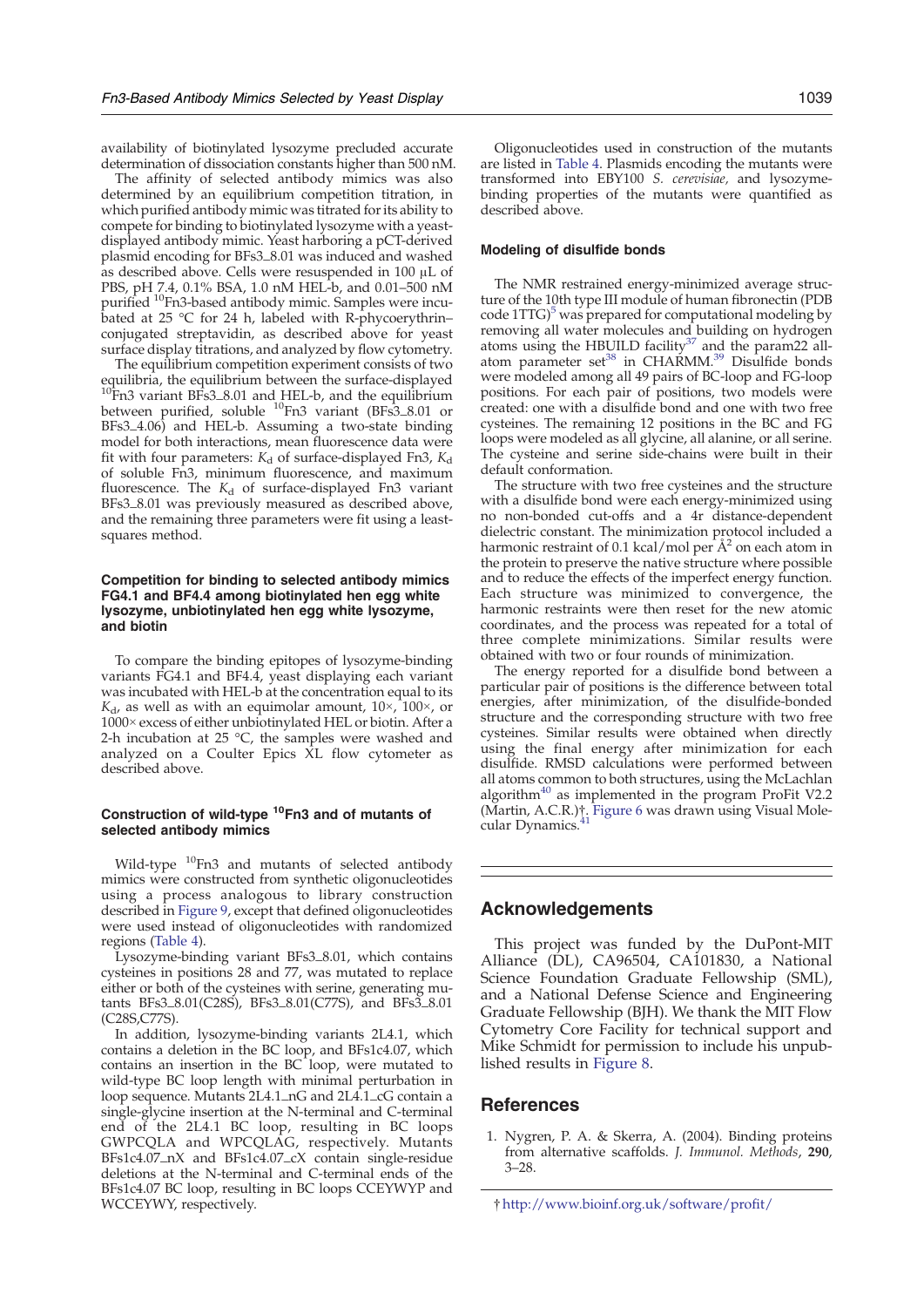- <span id="page-16-0"></span>2. Binz, H. K. & Pluckthun, A. (2005). Engineered proteins as specific binding reagents. Curr. Opin. Biotechnol. 16, 459–469.
- 3. Silverman, J., Liu, Q., Bakker, A., To, W., Duguay, A., Alba, B. M. et al. (2005). Multivalent avimer proteins evolved by exon shuffling of a family of human receptor domains. Nature Biotechnol. 23, 1556–1561.
- 4. Parker, M. H., Chen, Y., Danehy, F., Dufu, K., Ekstrom, J., Getmanova, E. et al. (2005). Antibody mimics based on human fibronectin type three domain engineered for thermostability and high-affinity binding to vascular endothelial growth factor receptor two. Protein Eng. Des. Sel. 18, 435–444.
- 5. Main, A. L., Harvey, T. S., Baron, M., Boyd, J. & Campbell, I. D. (1992). The three-dimensional structure of the tenth type III module of fibronectin: an insight into RGD-mediated interactions. Cell, 71, 671–678.
- 6. Dickinson, C. D., Veerapandian, B., Dai, X. P., Hamlin, R. C., Xuong, N. H., Ruoslahti, E. & Ely, K. R. (1994). Crystal structure of the tenth type III cell adhesion module of human fibronectin. J. Mol. Biol. 236, 1079–1092.
- 7. Koide, A., Bailey, C. W., Huang, X. & Koide, S. (1998). The fibronectin type III domain as a scaffold for novel binding proteins. J. Mol. Biol. 284, 1141–1151.
- 8. Richards, J., Miller, M., Abend, J., Koide, A., Koide, S. & Dewhurst, S. (2003). Engineered fibronectin type III domain with a RGDWXE sequence binds with enhanced affinity and specificity to human alphavbeta3 integrin. J. Mol. Biol. 326, 1475–1488.
- 9. Karatan, E., Merguerian, M., Han, Z., Scholle, M. D., Koide, S. & Kay, B. K. (2004). Molecular recognition properties of FN3 monobodies that bind the Src SH3 domain. Chem. Biol. 11, 835–844.
- 10. Koide, A., Abbatiello, S., Rothgery, L. & Koide, S. (2002). Probing protein conformational changes in living cells by using designer binding proteins: application to the estrogen receptor. Proc. Natl Acad. Sci. USA, 99, 1253–1258.
- 11. Xu, L., Aha, P., Gu, K., Kuimelis, R. G., Kurz, M., Lam, T. et al. (2002). Directed evolution of high-affinity antibody mimics using mRNA display. Chem. Biol. 9, 933–942.
- 12. Huang, J., Koide, A., Nettle, K. W., Greene, G. L. & Koide, S. (2005). Conformation-specific affinity purification of proteins using engineered binding proteins: application to the estrogen receptor. Protein Expr. Purif, 47, 348–354.
- 13. Boder, E. T. & Wittrup, K. D. (1997). Yeast surface display for screening combinatorial polypeptide libraries. Nature Biotechnol. 15, 553–557.
- 14. Amit, A. G., Mariuzza, R. A., Phillips, S. E. & Poljak, R. J. (1985). Three-dimensional structure of an antigen–antibody complex at 6 A resolution. Nature, 313, 156–158.
- 15. Bentley, G. A. (1996). The crystal structures of complexes formed between lysozyme and antibody fragments. EXS, 75, 301–319.
- 16. Desmyter, A., Transue, T. R., Ghahroudi, M. A., Thi, M. H., Poortmans, F., Hamers, R. et al. (1996). Crystal structure of a camel single-domain VH antibody fragment in complex with lysozyme. Nature Struct. Biol. 3, 803–811.
- 17. Stanfield, R. L., Dooley, H., Flajnik, M. F. & Wilson, I. A. (2004). Crystal structure of a shark single-domain antibody V region in complex with lysozyme. Science, 305, 1770–1773.
- 18. Roux, K. H., Greenberg, A. S., Greene, L., Strelets, L., Avila, D., McKinney, E. C. & Flajnik, M. F. (1998).

Structural analysis of the nurse shark (new) antigen receptor (NAR): molecular convergence of NAR and unusual mammalian immunoglobulins. Proc. Natl Acad. Sci. USA, 95, 11804–11809.

- 19. Muyldermans, S., Atarhouch, T., Saldanha, J., Barbosa, J. A. & Hamers, R. (1994). Sequence and structure of VH domain from naturally occurring camel heavy chain immunoglobulins lacking light chains. Protein Eng. 7, 1129–1135.
- 20. Barbas, C. F., 3rd, Hu, D., Dunlop, N., Sawyer, L., Cababa, D., Hendry, R. M. et al. (1994). In vitro evolution of a neutralizing human antibody to human immunodeficiency virus type 1 to enhance affinity and broaden strain cross-reactivity. Proc. Natl Acad. Sci. USA, 91, 3809–3813.
- 21. Colby, D. W., Kellogg, B. A., Graff, C. P., Yeung, Y. A., Swers, J. S. & Wittrup, K. D. (2004). Engineering antibody affinity by yeast surface display. Methods Enzymol. 388, 348–358.
- 22. Chao, G., Lau, W. L., Hackel, B. J., Sazinsky, S. L., Lippow, S. M. & Wittrup, K. D. (2006). Isolating and engineering human antibodies using yeast surface display. Nature Protocols, 1, 755–768.
- 23. Feldhaus, M. J., Siegel, R. W., Opresko, L. K., Coleman, J. R., Feldhaus, J. M., Yeung, Y. A. et al. (2003). Flowcytometric isolation of human antibodies from a nonimmune Saccharomyces cerevisiae surface display library. Nature Biotechnol. 21, 163–170.
- 24. VanAntwerp, J. J. & Wittrup, K. D. (2000). Fine affinity discrimination by yeast surface display and flow cytometry. Biotechnol. Prog. 16, 31–37.
- 25. Hawkins, R. E., Russell, S. J., Baier, M. & Winter, G. (1993). The contribution of contact and non-contact residues of antibody in the affinity of binding to antigen. The interaction of mutant D1.3 antibodies with lysozyme. J. Mol. Biol. 234, 958–964.
- 26. Graff, C. P., Chester, K., Begent, R. & Wittrup, K. D. (2004). Directed evolution of an anti-carcinoembryonic antigen scFv with a 4-day monovalent dissociation half-time at 37 degrees C. Protein Eng. Des. Sel. 17, 293–304.
- 27. Razai, A., Garcia-Rodriguez, C., Lou, J., Geren, I. N., Forsyth, C. M., Robles, Y. et al. (2005). Molecular evolution of antibody affinity for sensitive detection of botulinum neurotoxin type A. J. Mol. Biol. 351, 158–169.
- 28. Midelfort, K. S. & Wittrup, K. D. (2006). Contextdependent mutations predominate in an engineered high-affinity single chain antibody fragment. Protein Sci. 15, 324–334.
- 29. Boder, E. T., Midelfort, K. S. & Wittrup, K. D. (2000). Directed evolution of antibody fragments with monovalent femtomolar antigen-binding affinity. Proc. Natl Acad. Sci. USA, 97, 10701–10705.
- 30. Kieke, M. C., Sundberg, E., Shusta, E. V., Mariuzza, R. A., Wittrup, K. D. & Kranz, D. M. (2001). High affinity T cell receptors from yeast display libraries block T cell activation by superantigens. J. Mol. Biol. 307, 1305–1315.
- 31. Buonpane, R. A., Moza, B., Sundberg, E. J. & Kranz, D. M. (2005). Characterization of T cell receptors engineered for high affinity against toxic shock syndrome toxin-1. J. Mol. Biol. 353, 308–321.
- 32. Carugo, O., Cemazar, M., Zahariev, S., Hudaky, I., Gaspari, Z., Perczel, A. & Pongor, S. (2003). Vicinal disulfide turns. Protein Eng. 16, 637–639.
- 33. Tanha, J., Dubuc, G., Hirama, T., Narang, S. A. & MacKenzie, C. R. (2002). Selection by phage display of llama conventional V(H) fragments with heavy chain